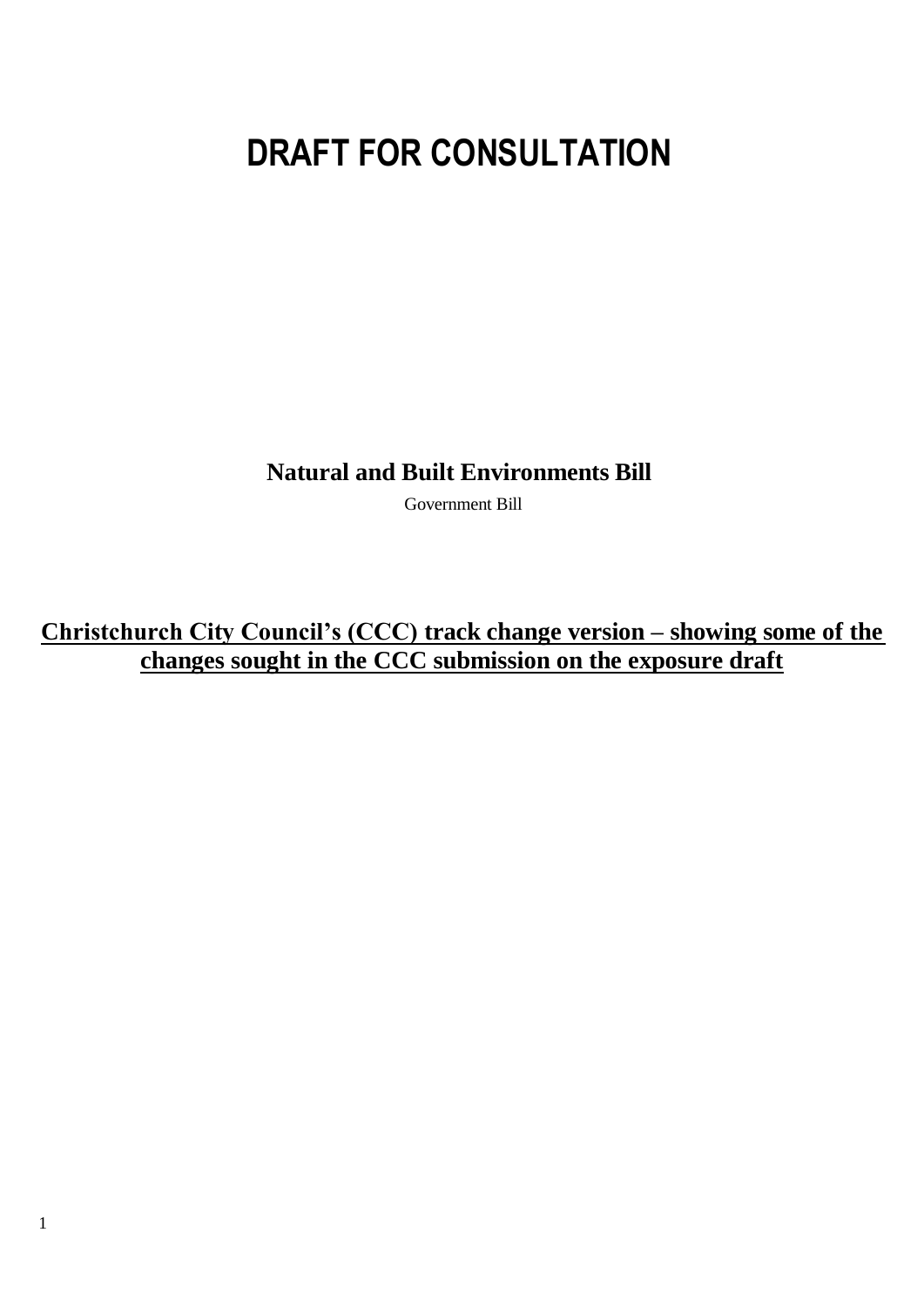# *Hon David Parker*

# **Natural and Built Environments Bill**

#### Government Bill

# **Contents**

|                |                                                       | Page           |
|----------------|-------------------------------------------------------|----------------|
| 1              | Title                                                 | 2              |
| $\overline{2}$ | Commencement                                          | $\overline{2}$ |
|                | Part 1                                                |                |
|                | <b>Preliminary provisions</b>                         |                |
| 3              | Interpretation                                        | $\overline{2}$ |
| 4              | How Act binds the Crown                               | 6              |
|                | Part 2                                                |                |
|                | Purpose and related provisions                        |                |
| 5              | Purpose of this Act                                   | 6              |
| 6              | Te Tiriti o Waitangi                                  | $\tau$         |
| 7              | <b>Environmental limits</b>                           | $\tau$         |
| 8              | <b>Environmental outcomes</b>                         | $\overline{7}$ |
|                | Part 3                                                |                |
|                | <b>National planning framework</b>                    |                |
|                | Requirement for national planning framework           |                |
| 9              | National planning framework                           | 9              |
| 10             | Purpose of national planning framework                | 9              |
| 11             | National planning framework to be made as regulations | 9              |
|                | Contents of national planning framework               |                |
| 12             | <b>Environmental limits</b>                           | 10             |
| 13             | Topics that national planning framework must include  | 10             |
| 14             | Strategic directions to be included                   | 11             |
| 15             | Implementation of national planning framework         | 11             |
| 16             | Application of precautionary approach                 | 11             |
| 17             | [Placeholders]                                        | 11             |
| 18             | Implementation principles                             | 12             |
|                | Part 4                                                |                |
|                | Natural and built environments plans                  |                |
|                | Requirement for natural and built environments plans  |                |
| 19             | Natural and built environments plans                  | 12             |
| 20             | Purpose of plans                                      | 12             |
|                |                                                       |                |

21 How plans are prepared, notified, and made 12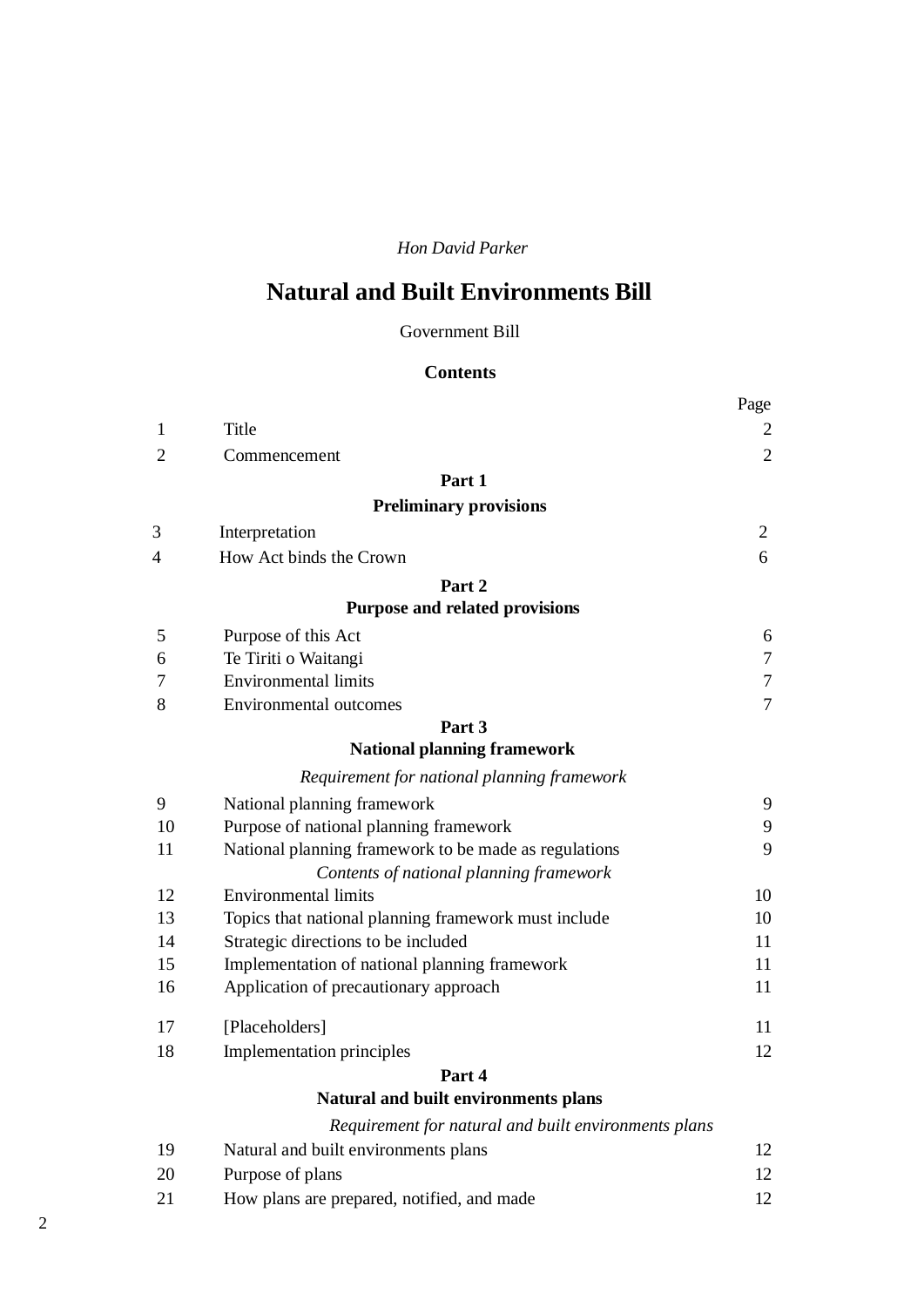|    | Contents of plans                                       |    |
|----|---------------------------------------------------------|----|
| 22 | Contents of plans                                       | 13 |
|    | Planning committees                                     |    |
| 23 | Planning committees                                     |    |
| 24 | Considerations relevant to planning committee decisions | 14 |
| 25 | Power to set environmental limits for region            | 14 |
|    |                                                         |    |

*Contents of plans*

| Schedule 1                                          |    |
|-----------------------------------------------------|----|
| <b>Preparation of national planning framework</b>   |    |
| Schedule 2                                          | 16 |
| Preparation of natural and built environments plans |    |
| <b>Schedule 3</b>                                   | 17 |
| <b>Planning committees</b>                          |    |

#### **The Parliament of New Zealand enacts as follows:**

**1 Title**

This Act is the Natural and Built Environments Act 2021.

#### **2 Commencement**

This Act comes into force on X.

# **Part 1 Preliminary provisions**

#### **3 Interpretation**

In this Act, unless the context otherwise requires,—

**abiotic** means non-living parts of the environment

**biotic** means living parts of the environment

**coastal water** means seawater within the outer limits of the territorial sea and includes—

- (a) seawater with a substantial freshwater component; and
- (b) seawater in estuaries, fiords, inlets, harbours, or embayments

#### **cultural heritage**—

- (a) means those aspects of the environment that contribute to an understand‐ ing and appreciation of New Zealand's history and cultures, deriving from any of the following qualities:
	- (i) archaeological:
	- (ii) architectural:
	- (iii) cultural:
	- (iv) historic:
	- (v) scientific: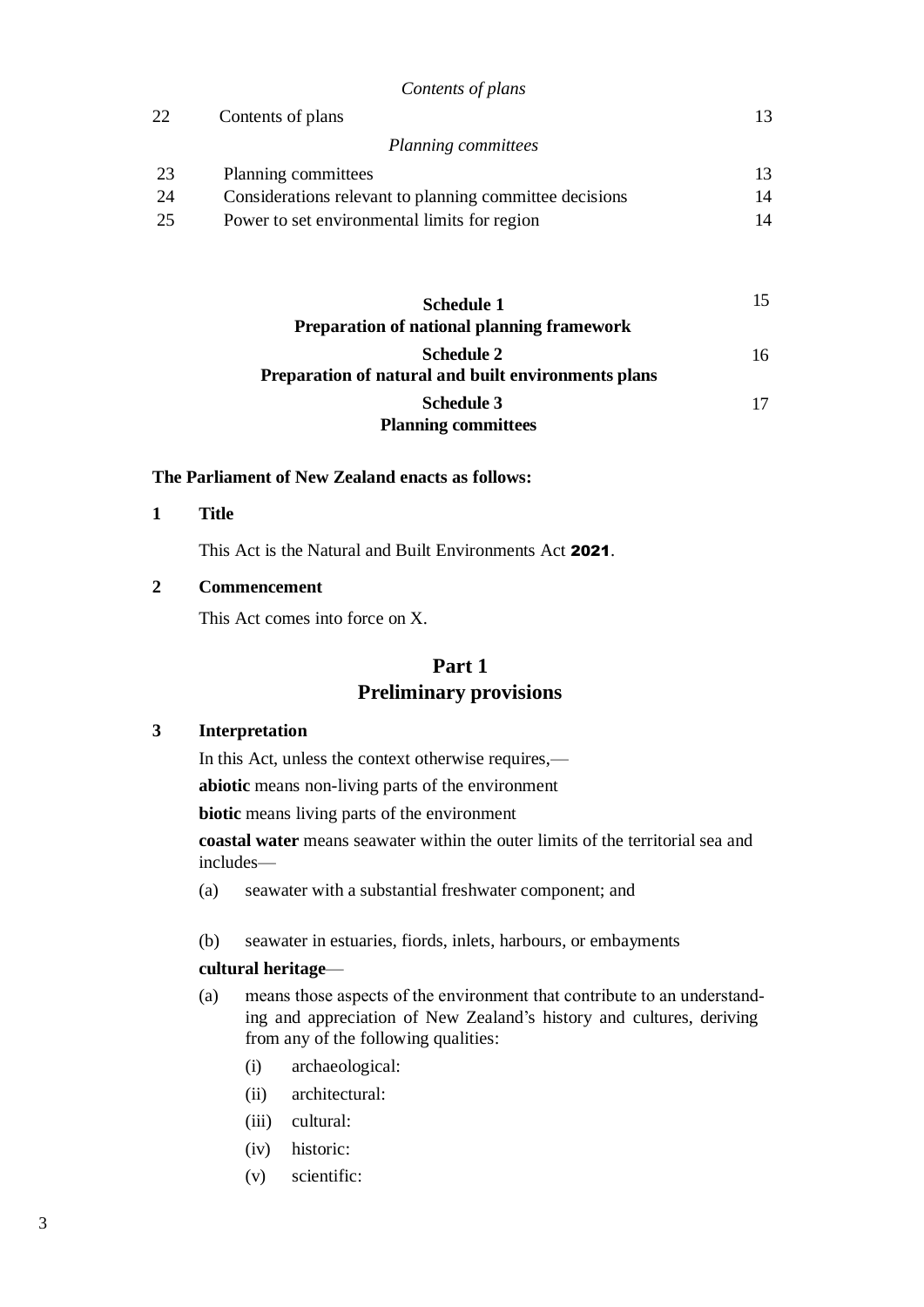- (vi) **social:**
- (vii) **spiritual:**
- (vi) technological; and
- (b) includes—
	- (i) **historic** sites, structures, places, and areas; and
	- (ii) archaeological sites; and
	- (iii) sites of significance to Māori, including wāhi tapu; and
	- (iv) surroundings associated with those sites**; and**
	- **(v) cultural landscapes.**

**Cultural landscape means an area possessing cultural heritage value arising from the relationships between people and the wider environment. Cultural landscapes include areas designed, such as gardens, or may have evolved from human settlement and land use over time, resulting in a diversity of distinctive landscapes in different areas. They include associative cultural landscapes such as sacred mountains that may lack tangible cultural elements but may have strong intangible cultural or spiritual associations.**

**district**, in relation to a territorial authority, means the district of the territorial authority as determined in accordance with the Local Government Act 2002 **ecological integrity** means the ability of an ecosystem to **restore,** support and maintain—

- (a) its composition: the natural diversity of indigenous species, habitats, and communities that make up the ecosystem; and
- (b) its structure: the biotic and abiotic physical features of an ecosystem; and
- (c) its functions: the ecological and physical functions and processes of an ecosystem; and
- (d) its resilience to the adverse impacts of natural or human disturbances

**ecosystem** means a system of organisms interacting with their physical environment and with each other

**environment** means, as the context requires,—

- (a) the natural environment:
- (b) people and communities and the built environment that they create:
- (c) the social, economic, and cultural conditions that affect the matters sta-

ted in paragraphs (a) and (b) or that are affected by those matters

#### **environmental limits** means the limits required by section 7 and set under section 12 or 25

**environmental outcomes** means the outcomes provided for in section 8 **freshwater** means all water except coastal water and geothermal water **geothermal water**—

- (a) means water heated within the earth by natural phenomena to a tempera‐ ture of 30 degrees Celsius or more; and
- (b) includes all steam, water, and water vapour, and every mixture of all or any of them that has been heated by natural phenomena

**infrastructure** [placeholder]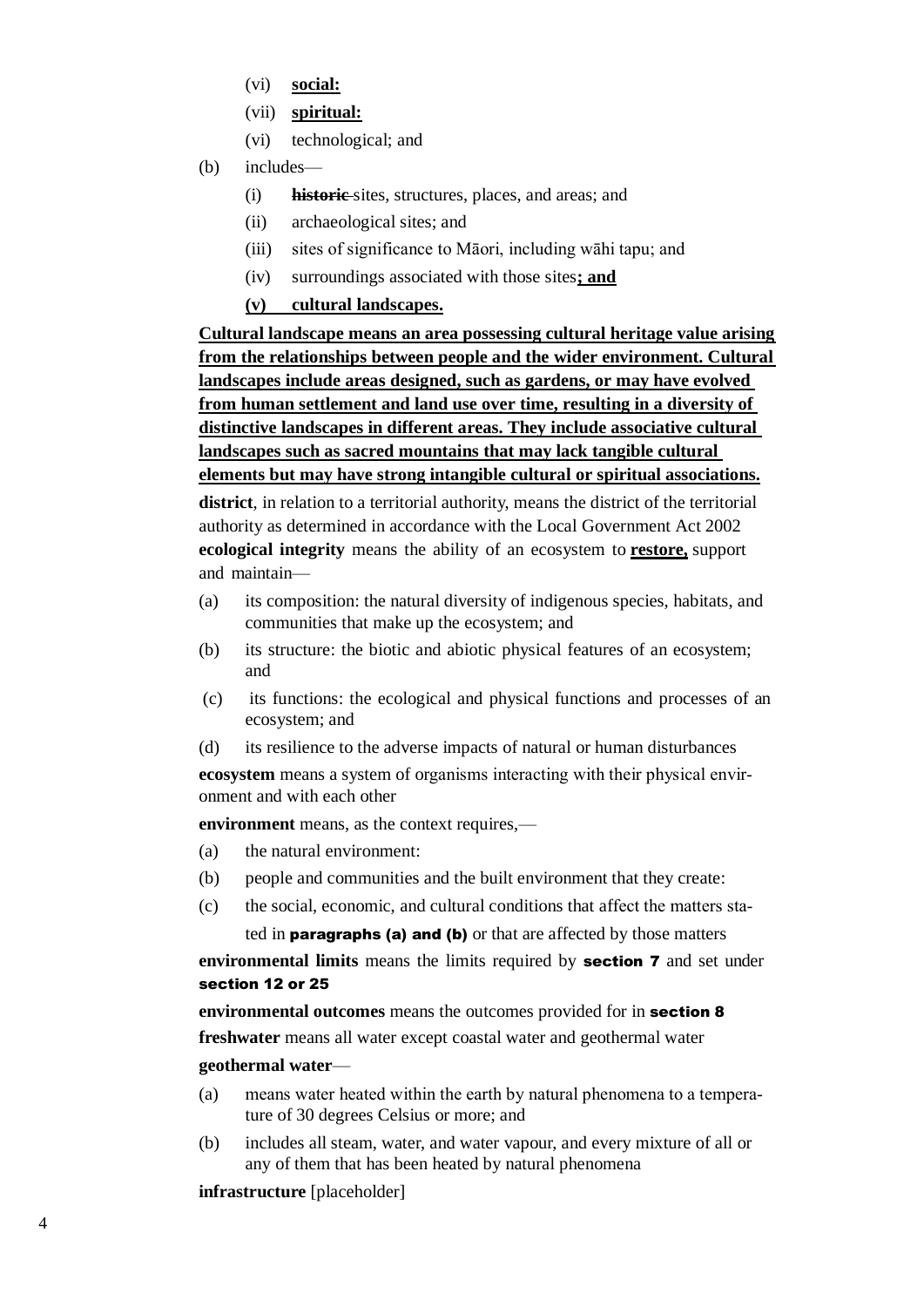#### **infrastructure services** [placeholder]

**lake** means a body of freshwater that is entirely or nearly surrounded by land **land**—

- (a) includes land covered by water and the airspace above land; and
- (b) includes the surface of water

**mineral** has the same meaning as in section 2(1) of the Crown Minerals Act 1991

**Minister** means the Minister of the Crown who, under any warrant or with the authority of the Prime Minister, is for the time being responsible for the administration of this Act

**Minister of Conservation** means the Minister who, under the authority of a warrant or with the authority of the Prime Minister, is responsible for the administration of the Conservation Act 1987

**mitigate**, in the phrase "avoid, remedy, or mitigate", includes to offset or pro‐ vide compensation if that is enabled—

- (a) by a provision in the national planning framework or in a plan; or
- (b) as a consent condition proposed by the applicant for the consent

**national planning framework** means the national planning framework made by Order in Council under section 11

#### **natural environment** means—

- (a) **the resources of** land, water, air, soil, minerals, energy, and all forms of plants, animals, and other living organisms (whether native to New Zealand or introduced) and their habitats; and
- (b) ecosystems and their constituent parts

**natural hazard** means any atmospheric or earth- or water-related occurrence (including earthquake, tsunami, erosion, volcanic and geothermal activity, landslip, subsidence, sedimentation, wind, drought, fire, or flooding **including groundwater flooding**) the action of which adversely affects or may adversely affect human life, property, or other aspects of the environment **person** includes—

- (a) the Crown, a corporation sole, and a body of persons, whether corporate or unincorporate; and
- (b) the successor of that person

**plan**—

- (a) means a natural and built environments plan made in accordance with section 21: and
- (b) includes a proposed natural and built environments plan, unless otherwise specified

**planning committee** means the planning committee appointed for a region for the purpose of section 23

**precautionary approach** is an approach that, in order to protect

**(a)**the natural environment if there are threats of serious or irreversible harm to the environment, **and** 

# **(b) the built environment and people from natural hazards and climate change risks,**

favours taking action to prevent those adverse effects rather than postponing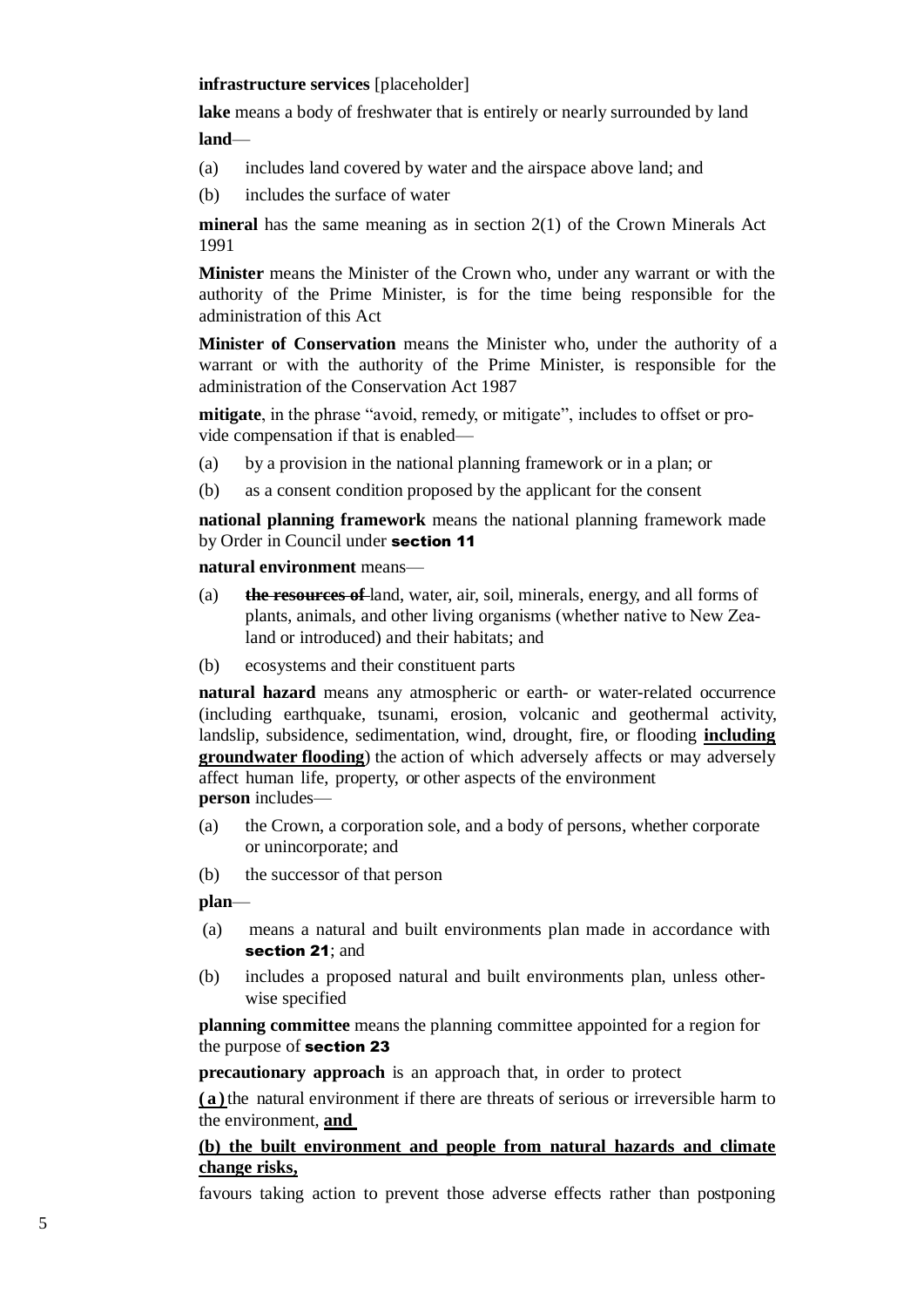action on the ground that there is a lack of full scientific certainty

#### **public plan change** [placeholder]

region, in relation to a regional council, means the region of the regional council as determined in accordance with the Local Government Act 2002

#### **regional council**—

- (a) has the same meaning as in section 5 of the Local Government Act 2002; and
- (b) includes a unitary authority

**regional spatial strategy**, in relation to a region, means the spatial strategy that is made for the region under the Strategic Planning Act 2021

**river**—

- (a) means a continually or intermittently flowing body of freshwater; and
- (b) includes a stream and modified watercourse; but
- (c) does not include an irrigation canal, a water supply race, **piped drinking water and stormwater,** a canal for the supply of water for electric power generation, a farm drainage canal, or any other artificial watercourse

#### **structure**—

- (a) means any building, equipment, device, or other facility that is made by people and fixed to land; and
- (b) includes any raft

**territorial authority** means a city council or a district council named in Part 2 of Schedule 2 of the Local Government Act 2002

**territorial sea** means the territorial sea of New Zealand as defined by section 3 of the Territorial Sea, Contiguous Zone, and Exclusive Economic Zone Act 1977

**te Tiriti o Waitangi** has the same meaning as Treaty in section 2 of the Treaty of Waitangi Act 1975

**unitary authority** has the same meaning as in section 5(1) of the Local Government Act 2002

**urban form** means the physical characteristics that make up an urban area, including the shape, size, density, and configuration of the urban area

**water**—

- (a) means water in all its physical forms, whether flowing or not and whether over or under the ground:
- (b) includes freshwater, coastal water, and geothermal water:

(c) does not include water in any form while in any pipe, tank, or cistern

**well-being** means the social, economic, environmental, and cultural well-being of people and communities, and includes their health and safety.

#### **well-functioning urban areas means [Placeholder]**

**4 How Act binds the Crown**

[Placeholder.]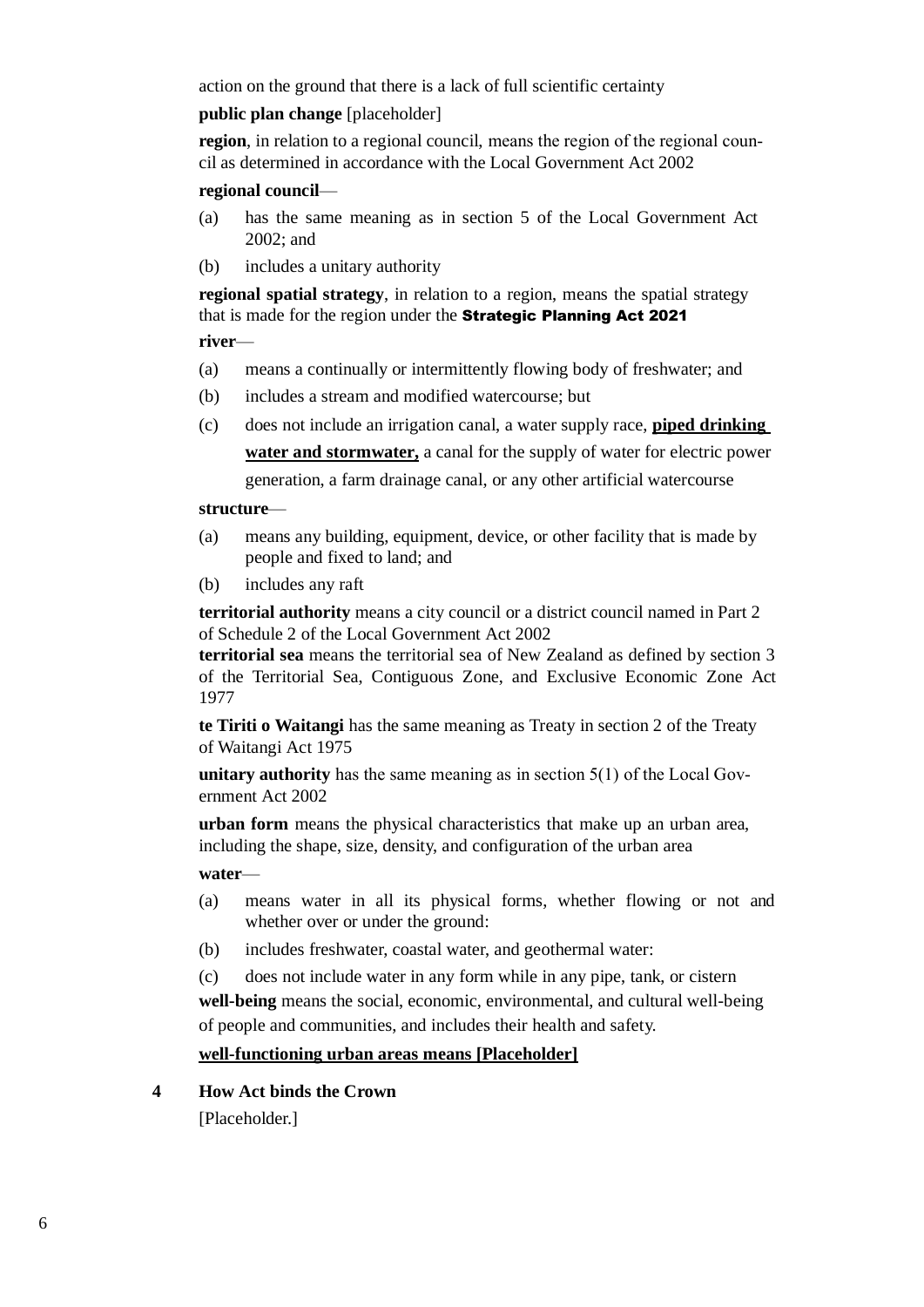# **Part 2 Purpose and related provisions**

# **5 Purpose of this Act**

- (1) The purpose of this Act is to enable—
	- (a) Te Oranga o te Taiao to be upheld, including by protecting and enhanc‐ ing the natural environment; and
	- (b) people and communities to use the environment in a way that supports the well-being of present generations without compromising the wellbeing of future generations**; and**
	- (c) **the built environment to provide quality urban areas that support the well-being of people and communities; and**

# (d) **people to provide for their health and safety.**

- (2) To achieve the purpose of the Act,—
	- (a) use of the environment must comply with environmental limits; and
	- (b) outcomes for the benefit of the environment must be promoted; and
	- (c) any adverse effects on the environment of its use must be avoided, rem‐ edied, or mitigated.
- (3) In this section, **Te Oranga o te Taiao** incorporates—
	- (a) the health of the natural environment; and
	- (b) the intrinsic relationship between iwi and hapū and te taiao; and
	- (c) the interconnectedness of all parts of the natural environment; and

(d) the essential relationship between the health of the natural environment, and its capacity to sustain all life **and the wellbeing of people and communities.** 

# **6 Te Tiriti o Waitangi**

All persons exercising powers and performing functions and duties under this Act must give effect to the principles of te Tiriti o Waitangi.

# **7 Environmental limits**

- (1) The purpose of environmental limits is to protect either or both of the following:
	- (a) the **indigenous** ecological integrity of the natural environment:

# (b) human health **and safety, including the effect of the built environment**

#### **on health and safety; and**

# (c ) **risks to the built environment.**

- (2) Environmental limits must be prescribed—
	- (a) in the national planning framework (*see* section 12); or
	- (b) in plans, as prescribed in the national planning framework (*see* section 25).
- (3) Environmental limits may be formulated as—
	- (a) the minimum biophysical state of the natural environment or of a speci-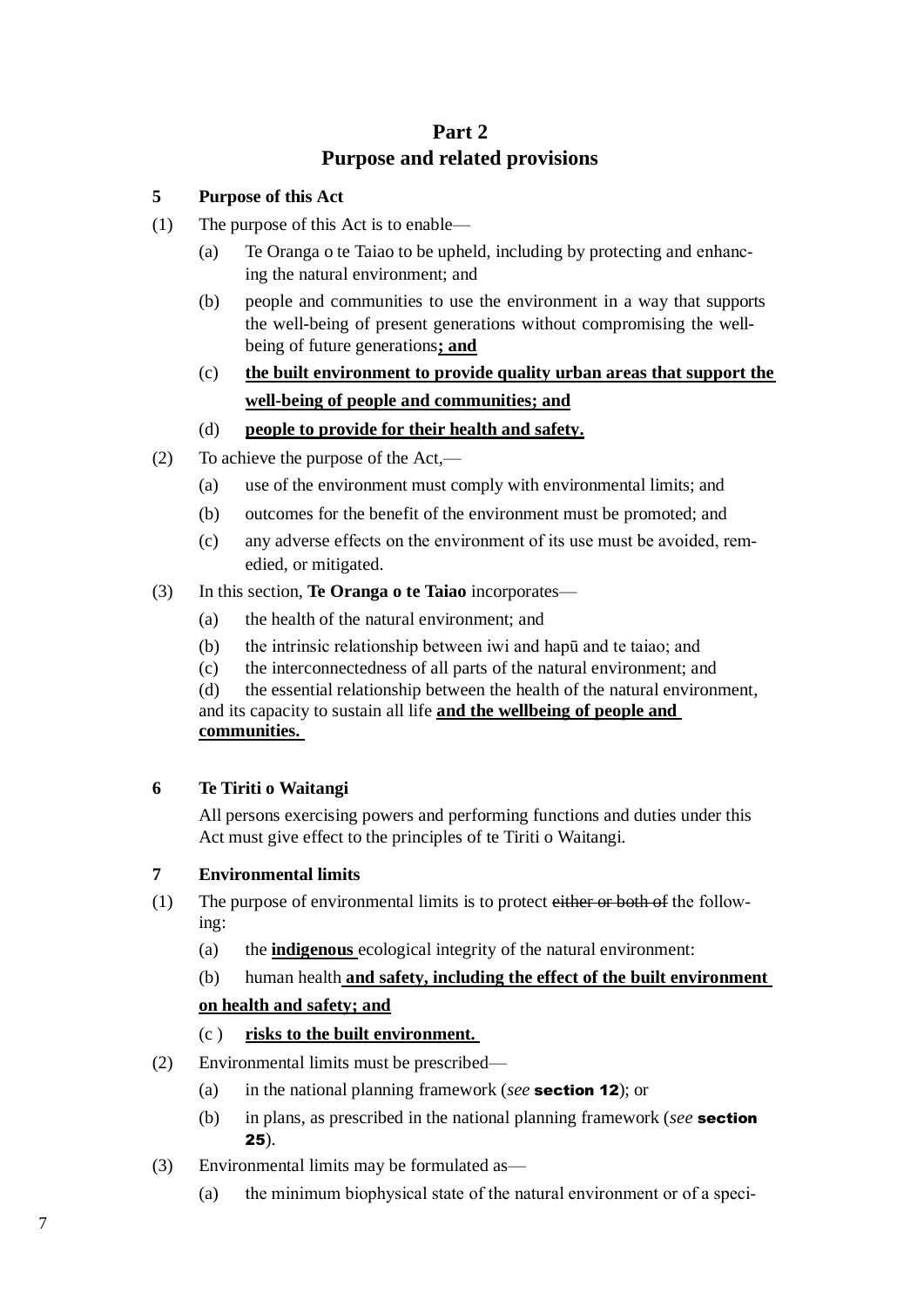fied part of that environment:

- (b) the maximum amount of harm or stress that may be permitted on the natural environment or on a specified part of that environment.
- (4) Environmental limits must be prescribed for the following matters:
	- (a) air:
	- (b) **indigenous** biodiversity, habitats, and ecosystems:
	- (c) coastal waters:
	- (d) estuaries:
	- (e) freshwater:
	- (f) soil:

# (g) **natural hazards and climate change.**

- (5) Environmental limits may also be prescribed for any other matter that accords with the purpose of the limits set out in **subsection** (1).
- (6) All persons using, protecting, or enhancing the environment must comply with environmental limits.
- (7) In subsection (3)(a), **biophysical** means biotic or abiotic physical features.

#### **8 Environmental outcomes**

To assist in achieving the purpose of the Act, the national planning framework and all plans must promote the following environmental outcomes:

(a) the quality of air, freshwater, coastal waters, estuaries, and soils is pro‐ tected, restored, or improved:

#### (b) **indigenous** ecological integrity **of the full extent of a habitat or**

**ecosystem** is protected, restored, or improved:

- (c) outstanding natural features and landscapes are protected, restored, or improved:
- (d) areas of significant indigenous vegetation and significant habitats of indigenous fauna are protected, restored, or improved:
- (e) in respect of the coast, lakes, rivers, wetlands, and their margins,—
	- (i) public access to and along them is protected or enhanced; and
	- (ii) their natural character is preserved **or enhanced**:
- (f) the relationship of iwi and hapū, and their tikanga and traditions, with their ancestral lands, water, sites, wāhi tapu, and other taonga is restored and protected:
- (g) the mana and mauri of the natural environment are protected and restored:

#### (h) cultural heritage, including cultural **landscapes values**, **is are actively** identified, protected, **retained and restored. and sustained through active management that is proportionate to its cultural values:**

(i) protected customary rights are recognised:

(j) greenhouse gas emissions **as well as embodied and whole-of-life carbon** are reduced**,** and there is an increase in the removal of those gases from the atmosphere:

(k) urban areas that are well-functioning and responsive to growth and other changes, including by—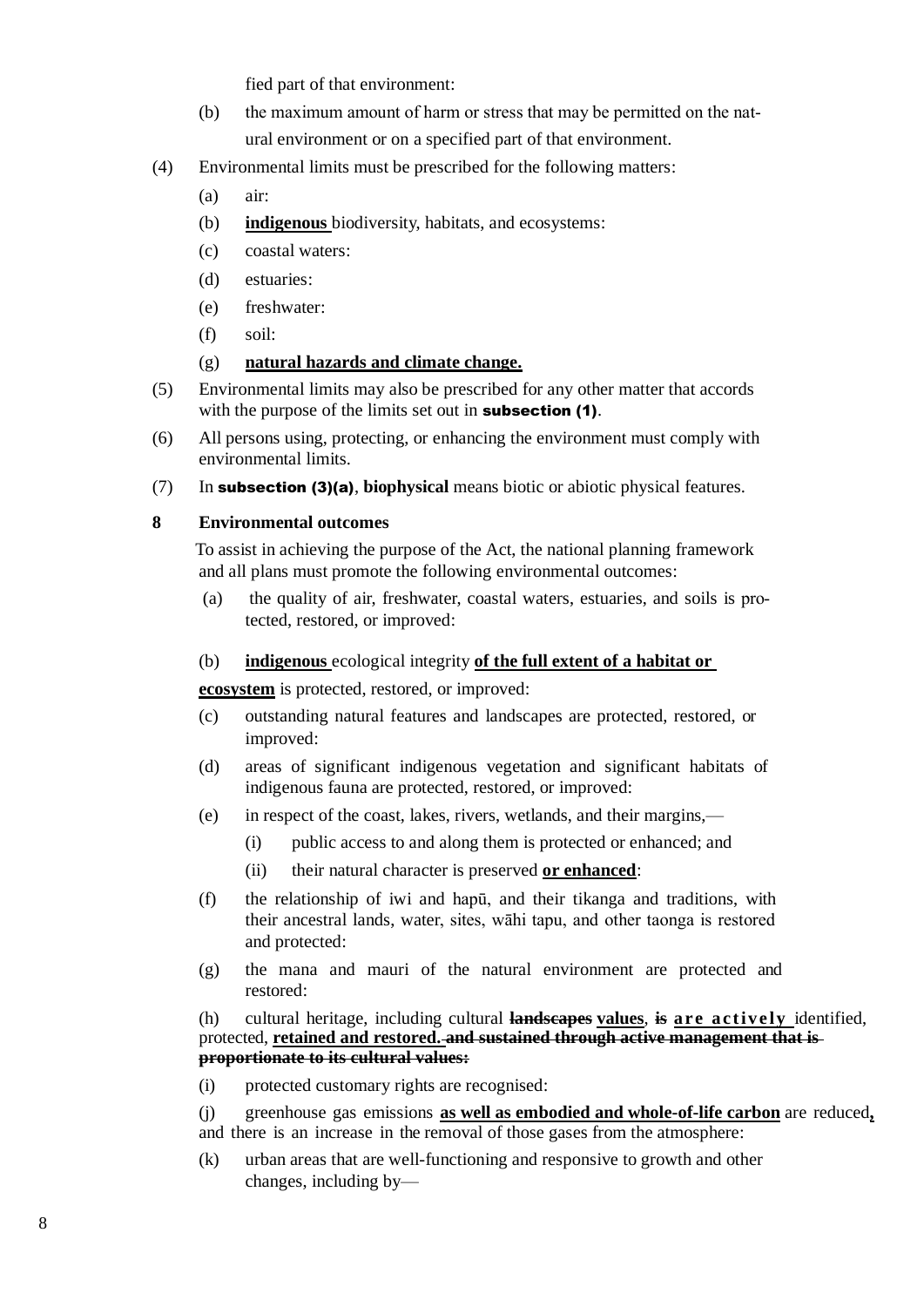- (i) enabling a range of economic, social, and cultural activities; and
- (ii) ensuring a resilient urban form with good **sustainable** transport

links within and beyond the urban area**; and**

- (iii) **ensuring alignment of urban development with infrastructure planning and provision; and**
- (iv) **promoting the liveability of towns and cities, including through good urban form; and**

# (v) **contributing to the development of adaptable and economically resilient communities:**

- (l) a housing supply is developed to—
	- (i) provide choice to consumers; and
	- (ii) contribute to the affordability of housing**, including through inclusionary zoning**; and
	- (iii) meet the diverse and changing needs of people and communities; and
	- (iv) support Māori housing aims:
- (m) in relation to rural areas, development is pursued that—
	- (i) enables a range of economic, social, and cultural activities; and
	- (ii) contributes to the development of adaptable and economically resilient communities; and
	- (iii) promotes the protection of highly productive land from inappro‐ priate subdivision, use, and development**; and**
	- (iv) **promotes separation of incompatible activities; and**
	- (v) **avoids uncontrolled urban development, especially where there are limited transport connections and transport mode options:**
- (n) the protection and sustainable use of the marine environment:
- (o) the ongoing provision of infrastructure services to support the well-being of people and communities **(apart from in relation to the natural hazards and climate change direction in outcome (p))**, including by supporting—
	- (i) the use of land for economic, social, and cultural activities:
	- (ii) an increase in the generation, storage, transmission, and use of renewable energy:
- (p) in relation to natural hazards and climate change,—
	- (i) **as a priority over other outcomes,** the significant risks of **both the following to the natural and built environment and to health and safety** are reduced **:** 
		- **(a) the risks of natural hazards, and**
		- **(b) the risks of climate change occurring, and**
		- **(c )the risks posed by climate change;** and
	- (ii) the resilience of the environment to natural hazards and the effects of climate change is improved.
- (q) **conflicts between incompatible activities are minimised, and avoided in the case of existing nationally or regionally significant infrastructure, or where there may be significant adverse effects on the natural environment or the health and safety of people and communities.**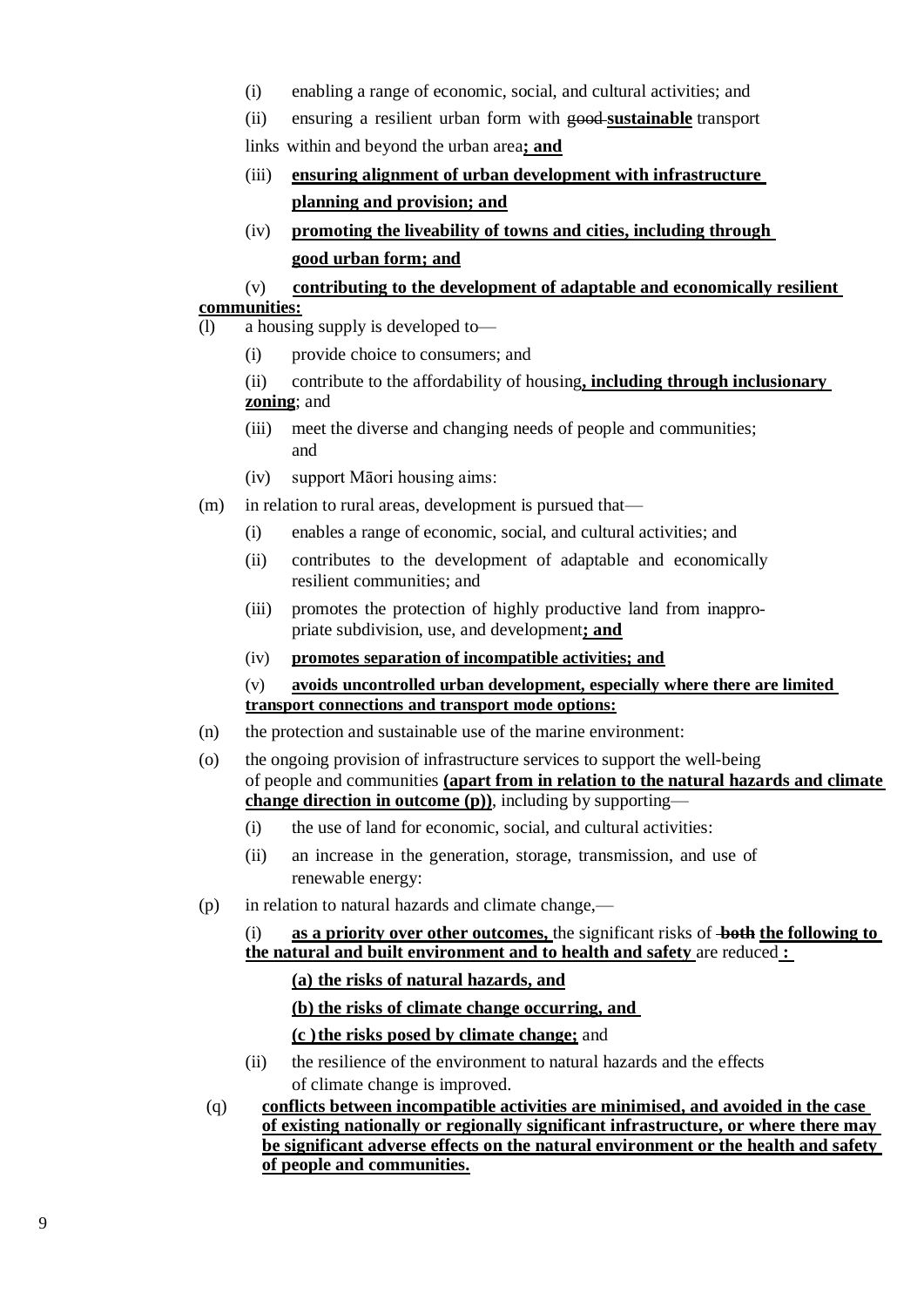# **Part 3 National planning framework**

*Requirement for national planning framework*

#### **9 National planning framework**

- (1) There must at all times be a national planning framework.
- (2) The national planning framework—
	- (a) must be prepared and maintained by the Minister in the manner set out in Schedule 1; and
	- (b) has effect when it is made by the Governor-General by Order in Council under section 11.

#### **10 Purpose of national planning framework**

The purpose of the national planning framework is to further the purpose of this Act by providing integrated direction on—

- (a) matters of national significance; or
- (b) matters for which national consistency is desirable; or
- (c) matters for which consistency is desirable in some, but not all, parts of New Zealand.

#### **11 National planning framework to be made as regulations**

- (1) The Governor-General may, by Order in Council made on the recommendation of the Minister, make the national planning framework in the form of regula‐ tions.
- (2) The regulations may apply—
	- (a) to any specified region or district of a local authority; or
	- (b) to any specified part of New Zealand.
- (3) The regulations may—
	- (a) set directions, policies, goals, rules, or methods:
	- (b) provide criteria, targets, or definitions.
- (4) Regulations made under this section are secondary legislation (*see* Part 3 of the

Legislation Act 2019 for publication requirements).

#### *Contents of national planning framework*

#### **12 Environmental limits**

- (1) Environmental limits—
	- (a) may be prescribed in the national planning framework; or
	- (b) may be made in plans if the national planning framework prescribes the requirements relevant to the setting of limits by planning committees.
- (2) Environmental limits may be prescribed—
	- (a) qualitatively or quantitatively: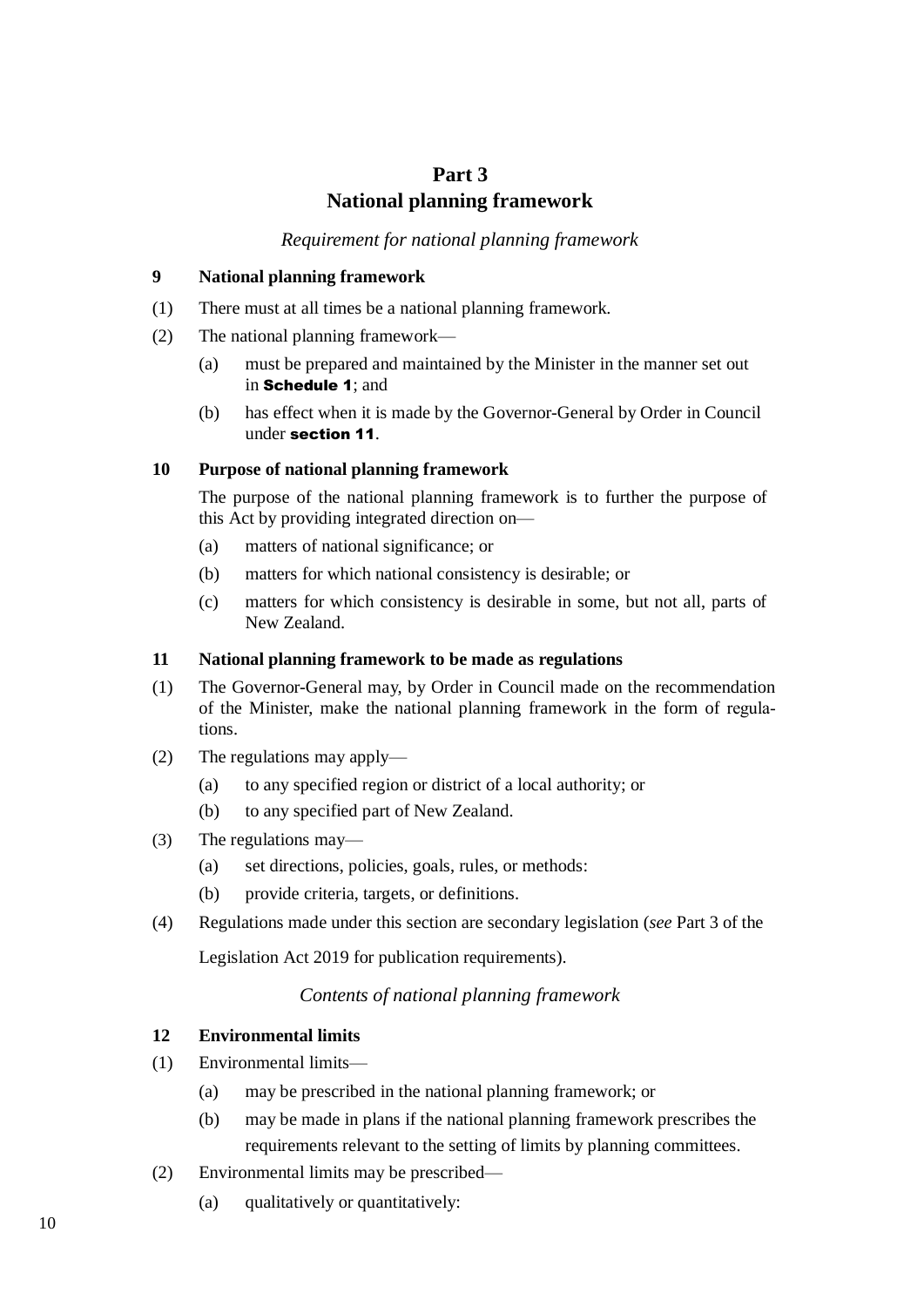- (b) at different levels for different circumstances and locations.
- (3) **Where environmental limits are prescribed they must also specify whether and what degradation is permitted if the existing state is higher than the environmental limit.**
- (4) **Where qualitative limits are prescribed, they must include specific measures that will determine compliance.**

#### **13 Topics that national planning framework must include**

- (1) The national planning framework must set out provisions directing:
	- (a) **all of** the outcomes described in **section 8;**
	- (b) **how effect is to be given to Te Tiriti o Waitangi;**
	- (c) **how NBA plans are to reduce greenhouse gas emissions, including those from construction methods, and how NBA plans are to increase the removal of those gases; and**
	- **(d) how quality urban form and design is to be achieved.**
	- **(a)** section 8(a) **(the quality of air, freshwater, coastal waters, estuaries, and soils); and**
	- **(b)** section 8(b) **(ecological integrity); and**
	- **(c)** section 8(c) **(outstanding natural features and landscapes); and**

**(d)** section 8(d) **(areas of significant indigenous vegetation and** 

#### **significant**

**habitats of indigenous animals); and**

- **(e)** section 8(j) **(greenhouse gas emissions); and**
- **(f)** section 8(k) **(urban areas); and**
- **(g)** section 8(l) **(housing supply); and**
- **(h)** section 8(o) **(infrastructure services); and**

**(i)** section 8(p) **(natural hazards and climate change);.**

- (2) The national planning framework may also include provisions on any other matter that accords with the purpose of the national planning framework, including a matter relevant to an environmental outcome provided for in sec-tion 8 **and national environmental standards to achieve environmental limits or outcomes in section 8.**
- (3) In addition, the national planning framework must include provisions to help resolve all**reasonably foreseeable** conflicts relating to the environment, including conflicts between or among any of the environmental outcomes described in section 8.

#### **14 Strategic directions to be included**

The provisions required by **sections 10, 12, and 13** must include strategic goals such as—

- (a) the vision, direction, and priorities for the integrated management of the environment within the environmental limits; and
- (b) how the well-being of present and future generations is to be provided

for within the relevant environmental limits.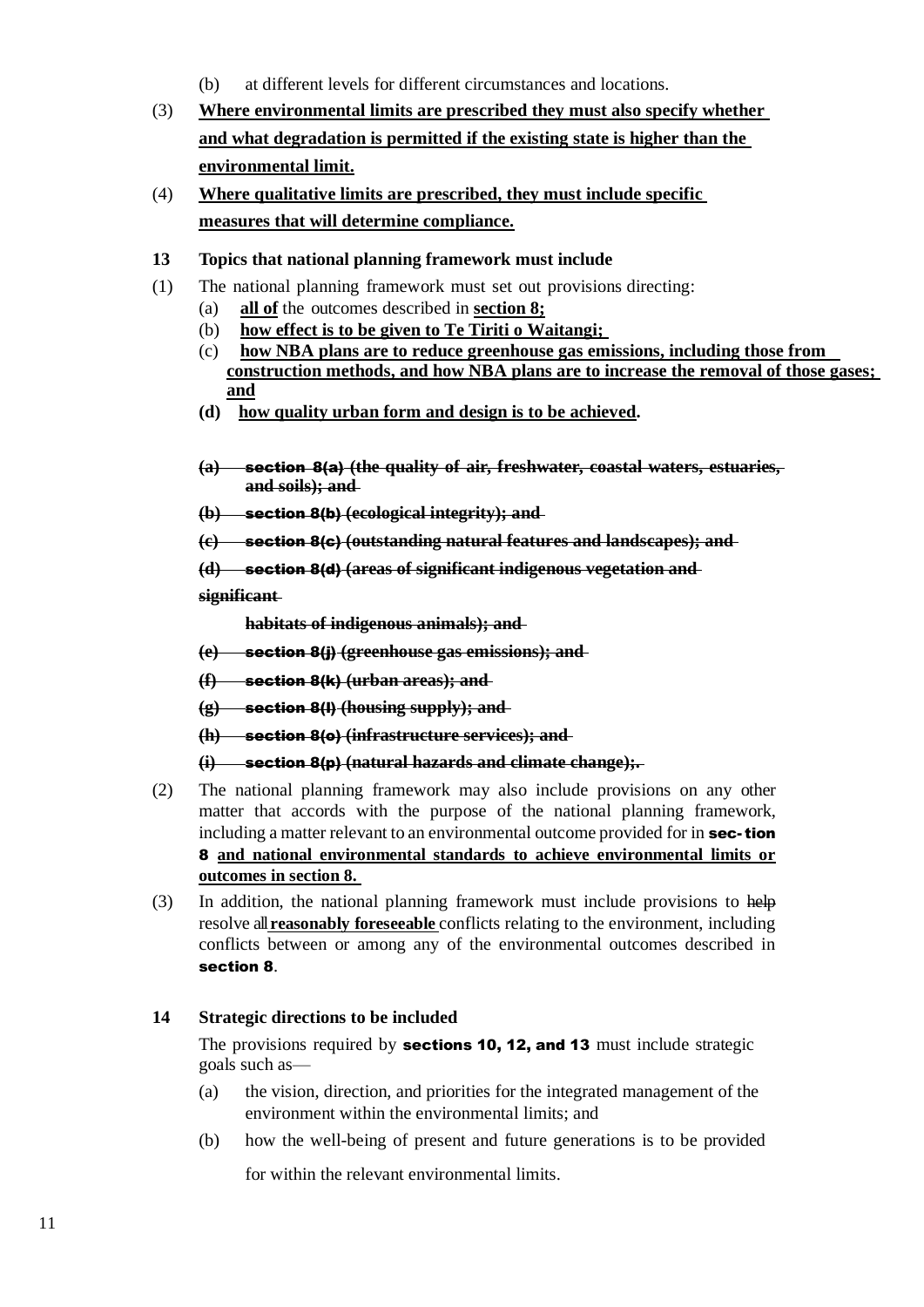# **15 Implementation of national planning framework**

- (1) The national planning framework may direct that certain provisions in the framework—
	- (a) must be given effect to through the plans; or
	- (b) must be given effect to through regional spatial strategies; or
	- (c) have direct legal effect without being incorporated into a plan or provi‐ ded for through a regional spatial strategy.
- (2) If certain provisions of the national planning framework must be given effect to through plans, the national planning framework may direct that planning com‐ mittees—
	- (a) make a public plan change; or
	- (b) insert that part of the framework directly into their plans without using the public plan change process; or
	- (c) amend their plans to give effect to that part of the framework, but with‐ out—
		- (i) inserting that part of the framework directly into their plans; or
		- (ii) using the public plan change process.
- (3) Amendments required under this section must be made as soon as practicable within the time, if any, specified in the national planning framework.

**16 Application of precautionary approach**

In setting environmental limits, as required by **section 7**, the Minister must apply a precautionary approach.

# **17 [Placeholders]**

[Placeholder for other matters to come, including—

(i) the role of the Minister of Conservation in relation to the national planning framework; and

(ii) the links between this Act and the Climate Change Response Act 2002.]

#### **18 Implementation principles**

[Placeholder for implementation principles. The drafting of this clause is at the indicative stage; the precise form of the principles and of the statutory functions they apply to are still to be determined. In paras (b) and (e), the terms in square brackets need to be clarified as to the scope of their meaning in this clause.]

[Relevant persons must]—

- (a) promote the integrated management of the environment:
- (b) recognise and provide for the application, in relation to [te taiao], of [kawa, tikanga (including kaitiakitanga), and mātauranga Māori]:
- (c) ensure appropriate public participation in processes undertaken under this Act, to the extent that is important to good governance and propor‐ tionate to the significance of the matters at issue:
- (d) promote appropriate mechanisms for effective participation by iwi and hapū in processes undertaken under this Act: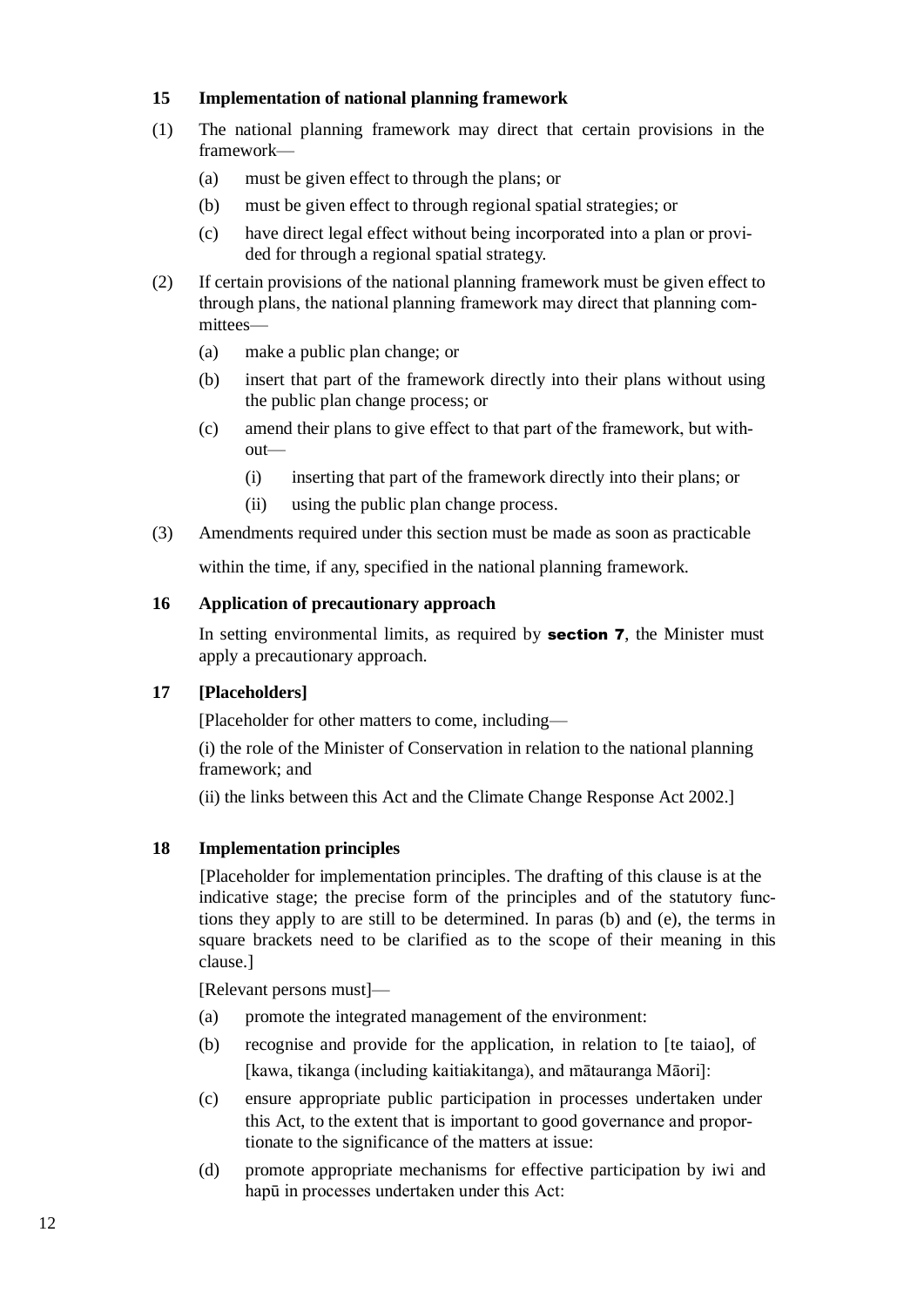- (e) recognise and provide for the authority and responsibility of each iwi and hapū to protect and sustain the health and well-being of [te taiao]:
- (f) have particular regard to any cumulative effects of the use and develop‐ ment of the environment:
- (g) take a precautionary approach.

# **Part 4 Natural and built environments plans**

*Requirement for natural and built environments plans*

# **19 Natural and built environments plans**

There must at all times be a natural and built environments plan (a **plan**) for each region.

# **20 Purpose of plans**

The purpose of a plan is to further the purpose of the Act by providing a framework for the integrated management of the environment in the region that the plan relates to.

# **21 How plans are prepared, notified, and made**

- (1) The plan for a region, and any changes to it, must be made—
	- (a) by that region's planning committee; and
	- (b) using the process set out in **Schedule 2**.
- (2) [Placeholder for status of plans as secondary legislation.]

# *Contents of plans*

# **22 Contents of plans**

- (1) The plan for a region must—
	- (a) state the environmental limits that apply in the region, whether set by the national planning framework or under section 25; and
	- (b) give effect to the national planning framework in the region as the framework directs (*see* section 15); and
	- (c) promote the environmental outcomes specified in section 8 subject to any direction given in the national planning framework; and
	- (d) [placeholder] be consistent with the regional spatial strategy; and
	- (e) identify and provide for—
		- (i) matters that are significant to the region; and
		- (ii) for each district within the region, matters that are significant to the district; and
	- (f) [placeholder: policy intent is that plans must generally manage the same parts of the environment, and generally control the same activities and effects, that local authorities manage and control in carrying out their functions under the Resource Management Act 1991 (*see* sections 30 and 31 of that Act)]; and
	- (g) help to resolve conflicts relating to the environment in the region,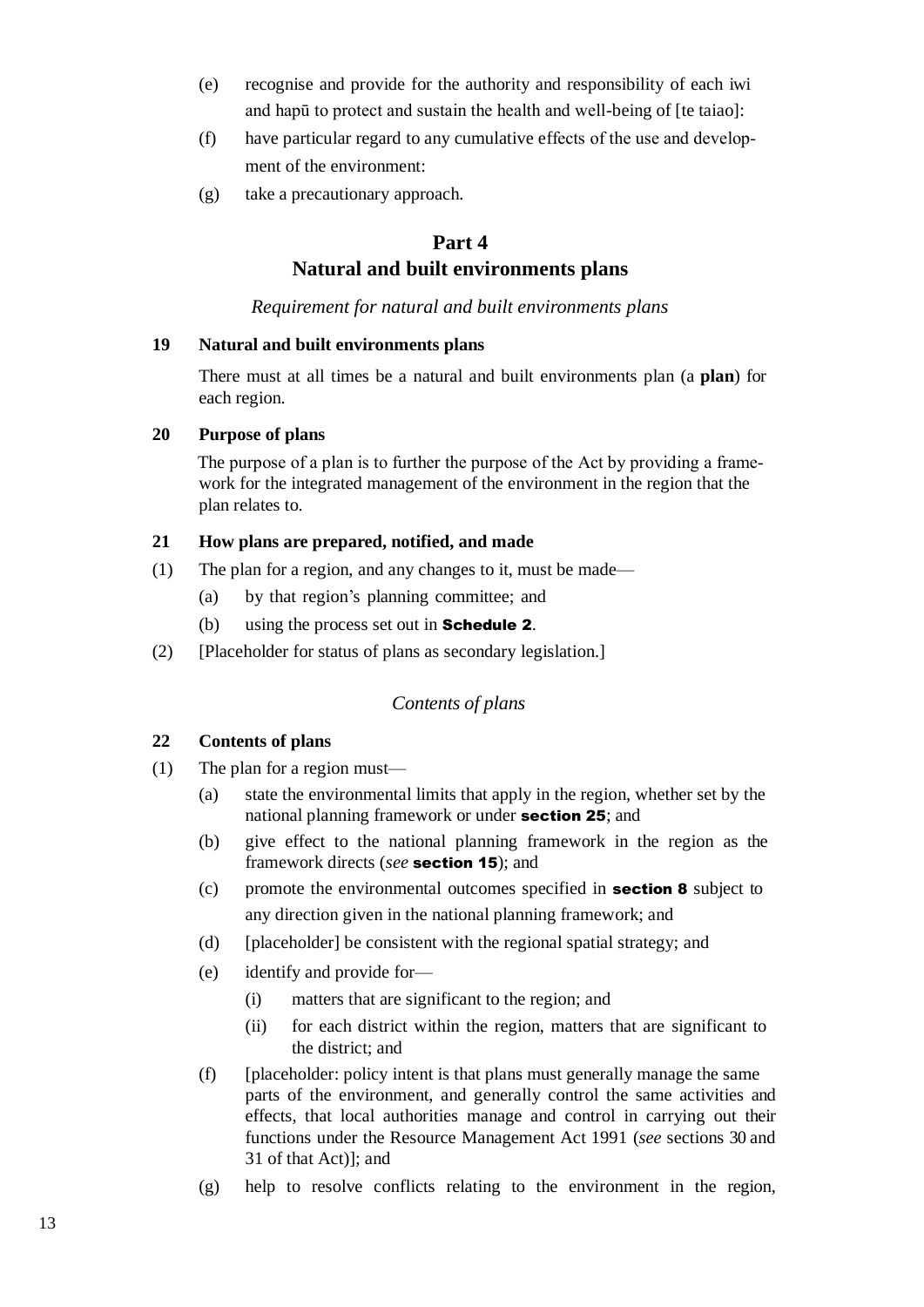including conflicts between or among any of the environmental outcomes described in section 8; and

- (h) **seek to achieve liveable urban areas by including provisions particular to specified parts of the region; and**
- (h) [placeholder for additional specified plan contents]; and
- (i) include anything else that is necessary for the plan to achieve its purpose (*see* section 20).
- $(2)$  A plan may—
	- (a) set objectives, rules, processes, policies, or methods:
	- (b) identify any land or type of land in the region for which a stated use, development, or protection is a priority:
	- (c ) **contain provisions focused on amenity; and**
	- (c) include any other provision.

# *Planning committees*

#### **23 Planning committees**

- (1) A planning committee must be appointed for each region.
- (2) The committee's functions are—
	- (a) to make and maintain the plan for a region using the process set out in Schedule 2: and
	- (b) to approve or reject recommendations made by an independent hearings panel after it considers submissions on the plan; and
	- (c) to set any environmental limits for the region that the national planning framework authorises the committee to set (*see* section 7).
- (3) Provisions on the membership and support of a planning committee are set out in Schedule 3.

#### **24 Considerations relevant to planning committee decisions**

- (1) A planning committee must comply with this section when making decisions on a plan.
- (2) The committee must have regard to—
	- (a) any cumulative effects of the use and development of the environment:
	- (b) any technical evidence and advice, including mātauranga Māori, that the committee considers appropriate:
	- (c) whether the implementation of the plan could have effects on the natural environment that have, or are known to have, significant or irreversible adverse consequences:
	- (d) the extent to which it is appropriate for conflicts to be resolved generally by the plan or on a case-by-case basis by resource consents or designa‐ tions.
- (3) The committee must apply the precautionary approach.
- (4) The committee is entitled to assume that the national planning framework fur‐ thers the purpose of the Act, and must not independently make that assessment when giving effect to the framework.
- (5) [Placeholder for additional matters to consider.]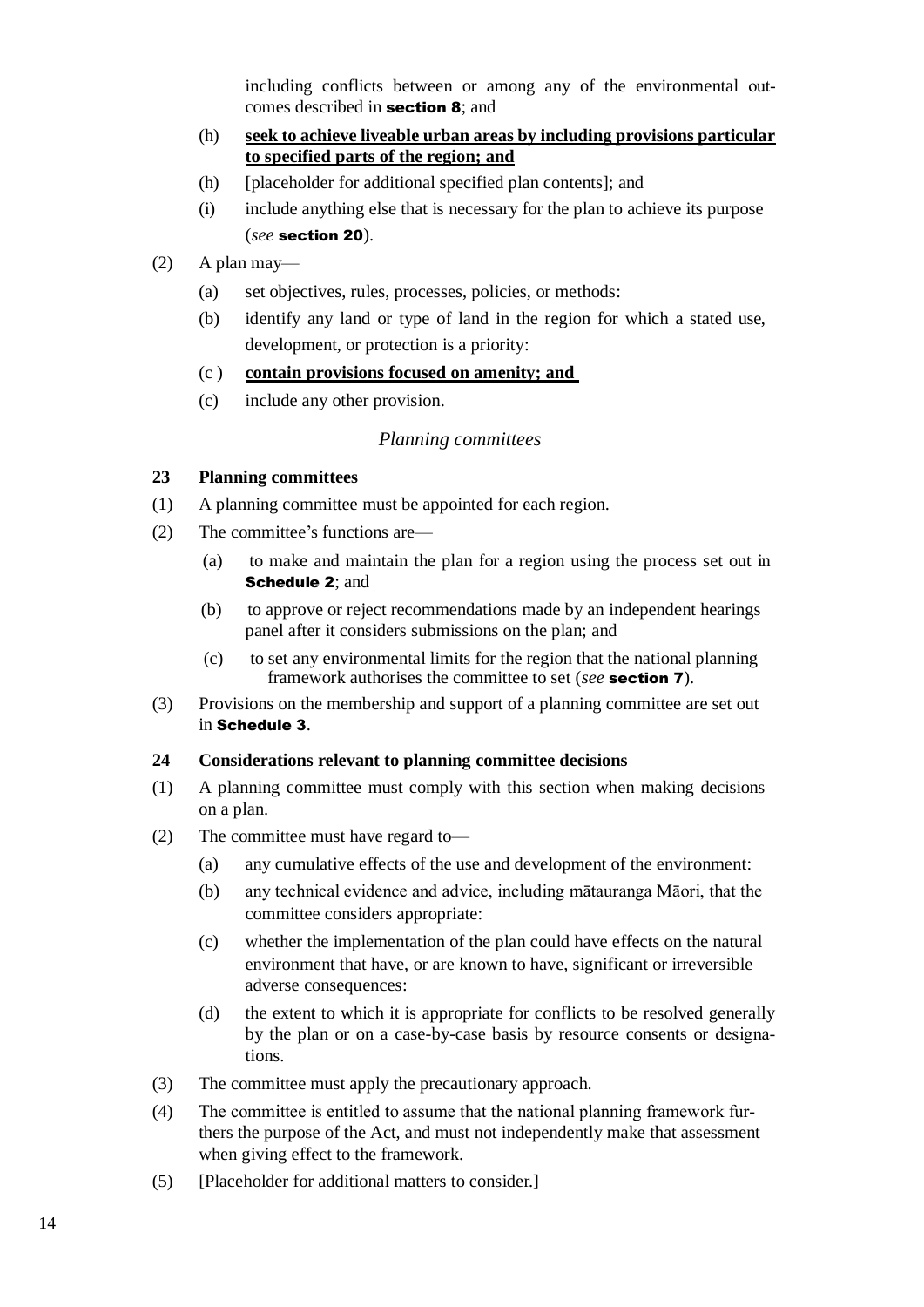# (6) In subsection (2)(d), **conflicts**—

- (a) means conflicts relating to the environment; and
- (b) includes conflicts between or among any of the environmental outcomes described in section 8.

# **25 Power to set environmental limits for region**

- (1) This section applies only if the national planning framework—
	- (a) specifies an environmental limit that must be set by the plan for a region, rather than by the framework; and
	- (b) prescribes how the region's planning committee must decide on the limit to set.

# (2) The planning committee must—

- (a) decide on the limit in accordance with the prescribed process; and
- (b) set the limit by including it in the region's plan.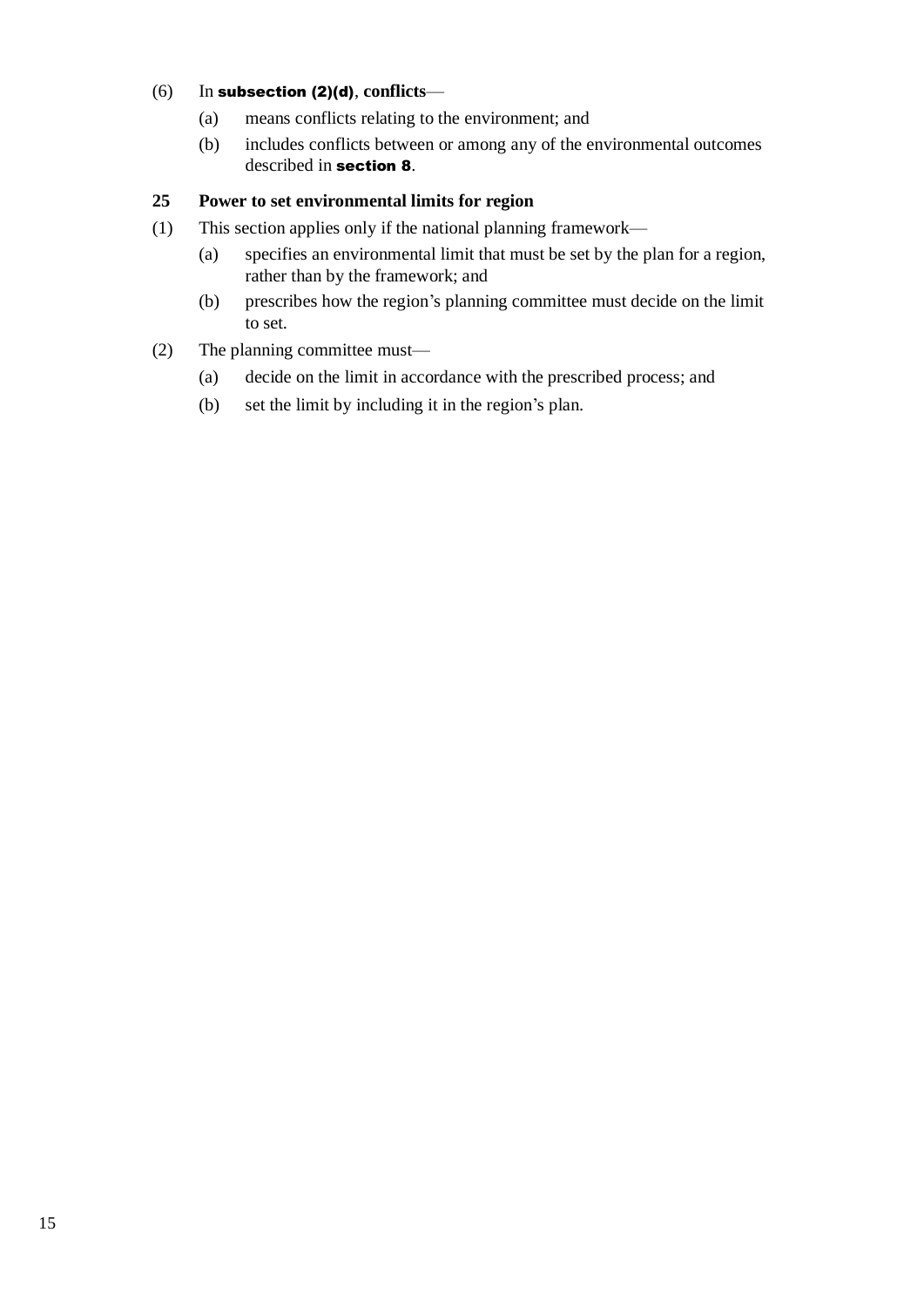# **Schedule 1 Preparation of national planning framework**

Suggested principles:

- Full consultation with the affected community/communities.
- Local opportunity for people to participate in the process.
- More engagement at the start of plan making processes.
- Easier opportunities for non-professionals to be involved in hearings.

s 9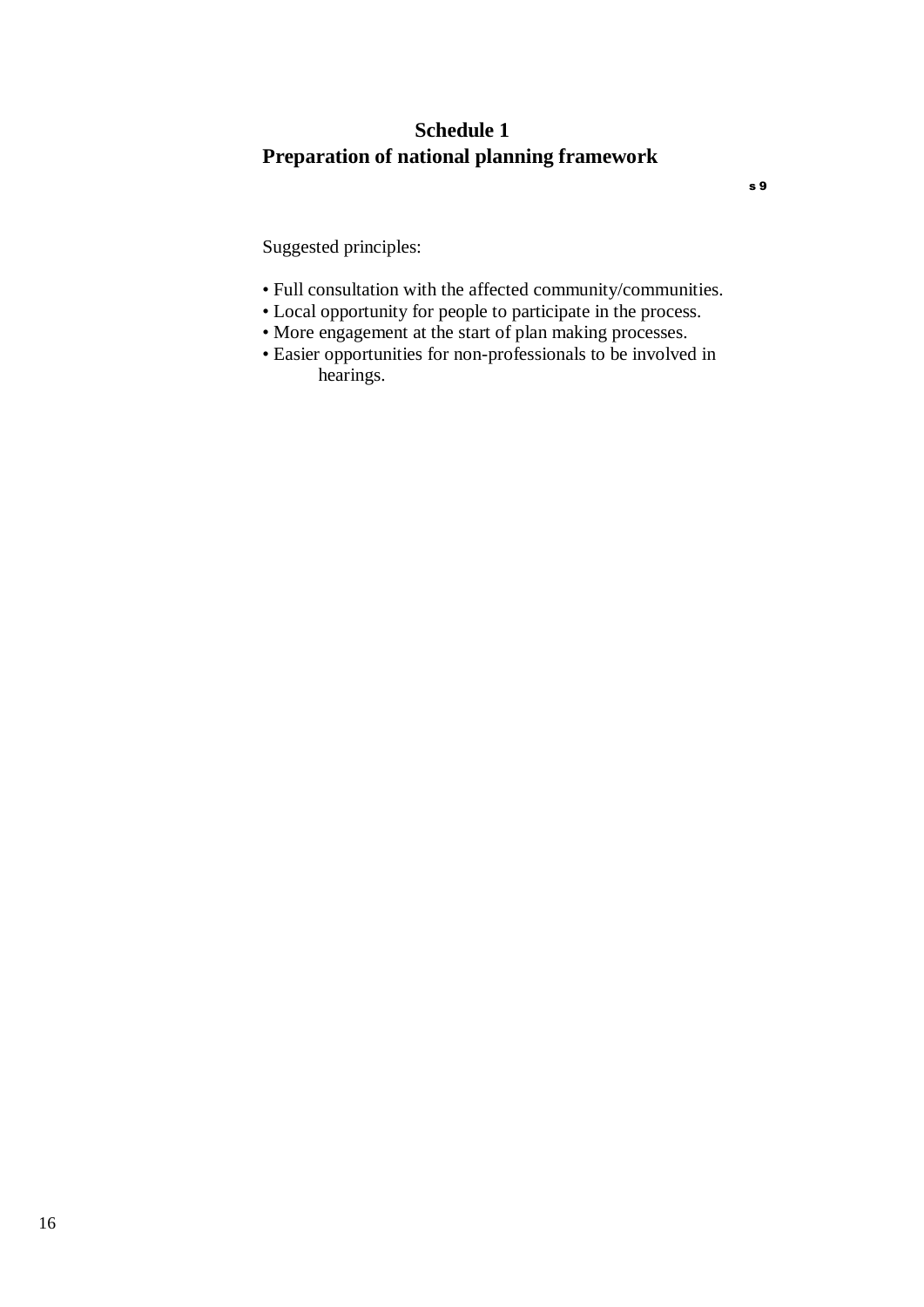# **Schedule 2 Preparation of natural and built environments plans**

Suggested principles:

- Full consultation with the affected community/communities.
- Local opportunity for people to participate in the process.
- More engagement at the start of plan making processes.
- Easier opportunities for non-professionals to be involved in hearings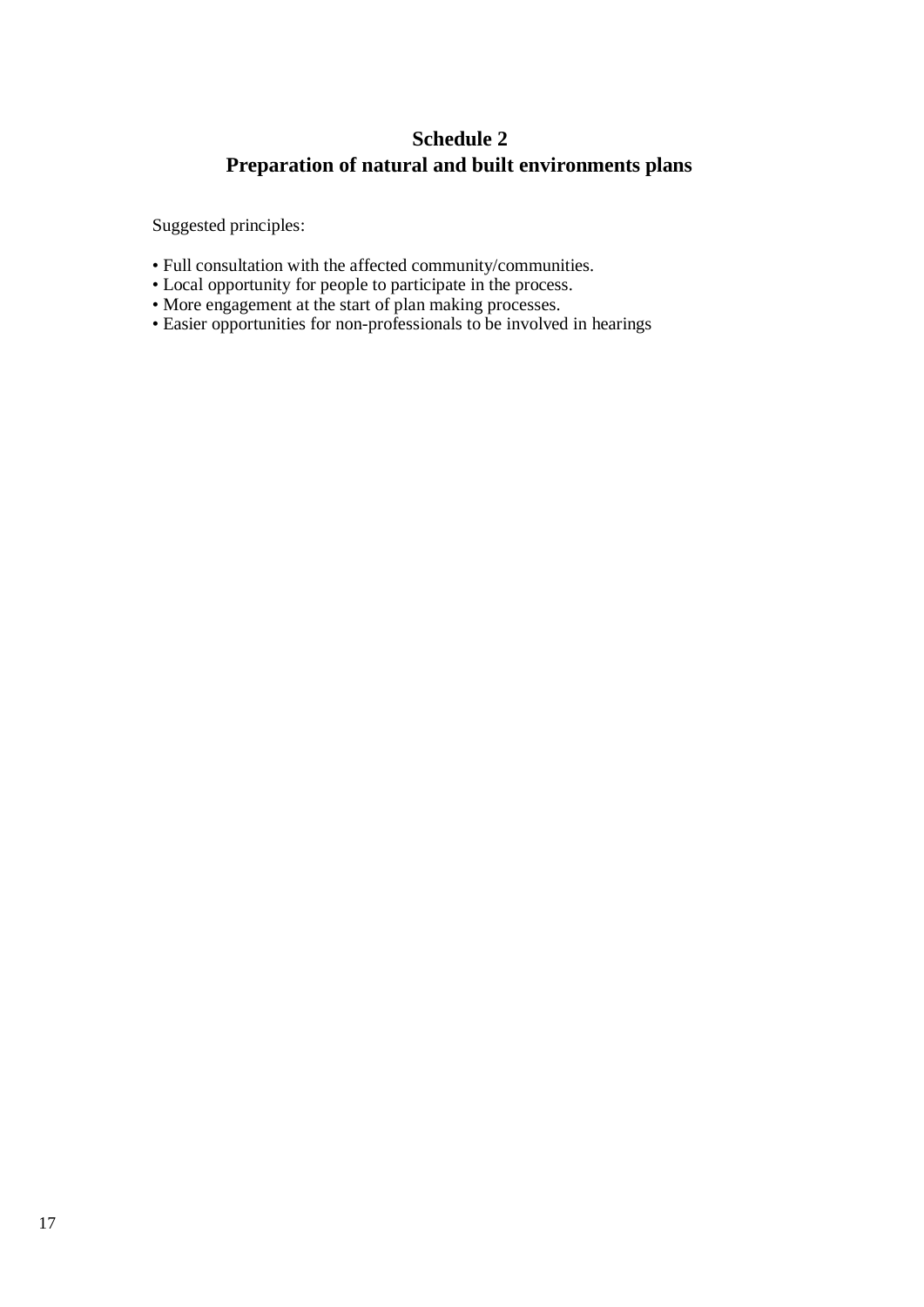# **Schedule 3 Planning committees**

s 23

# **Contents**

Page

# *Membership*

|   | Membership of planning committees                           |    |
|---|-------------------------------------------------------------|----|
|   | Appointment of member to represent Minister of Conservation | 17 |
|   | Appointment of mana whenua members                          | 17 |
|   | Appointment of planning committee chairperson               | 18 |
|   | Support                                                     |    |
| 5 | Planning committee secretariat                              |    |
| 6 | Local authorities must fund secretariat                     |    |

# *Membership*

# **1 Membership of planning committees**

- (1) The members of a region's planning committee are—
	- (a) 1 person appointed under **clause 2** to represent the Minister of Conservation:
	- (b) mana whenua representatives appointed under **clause 3**:
	- (c) either—
		- (i) 1 person nominated by each local authority that is within or partly within the region; or
		- (ii) [placeholder for appropriate representation if the regional council is a unitary authority].
- (2) Despite **subclause (1)(c)**, the same person may be nominated by more than 1 local authority for the purpose of that paragraph.

# **2 Appointment of member to represent Minister of Conservation**

[Placeholder.]

# **3 Appointment of mana whenua members**

[Placeholder] This section sets out—

- (a) how many mana whenua representatives may be appointed to a planning committee; and
- (b) how those representatives are selected and appointed.

# **4 Appointment of planning committee chairperson**

[Placeholder.]

*Support*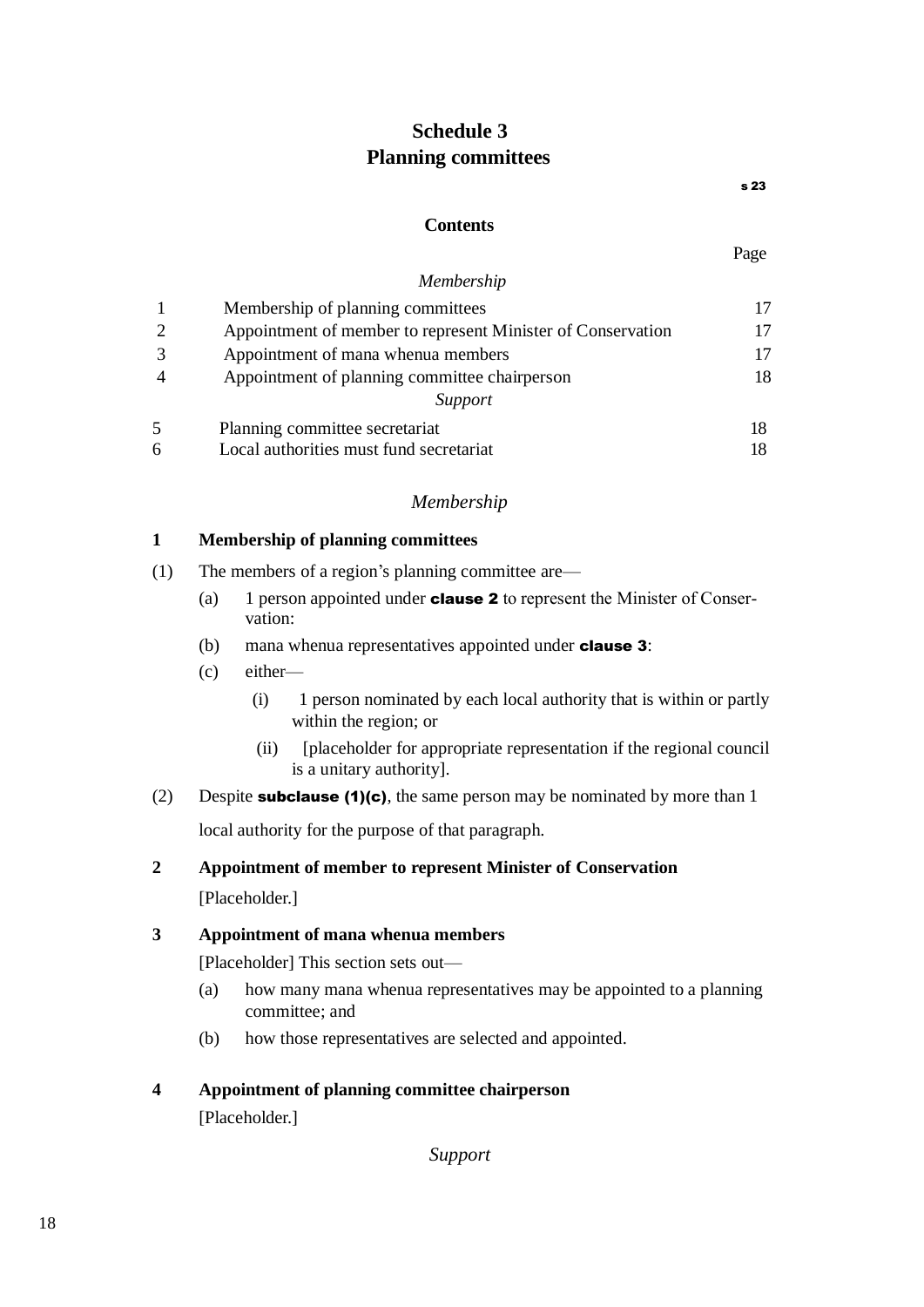# **5 Planning committee secretariat**

- (1) [Placeholder] Each planning committee must establish and maintain a secretar‐ iat.
- (2) The function of the secretariat is to provide any advice and administrative sup‐ port that the committee requires to help it carry out its functions under this Act, including, for example, to—
	- (a) provide policy advice:
	- (b) commission expert advice:
	- (c) draft plans and changes to plans:
	- (d) co-ordinate submissions.
- (3) [Placeholder: policy intent is that local authorities support secretariat.]

#### **6 Local authorities must fund secretariat**

[Placeholder.]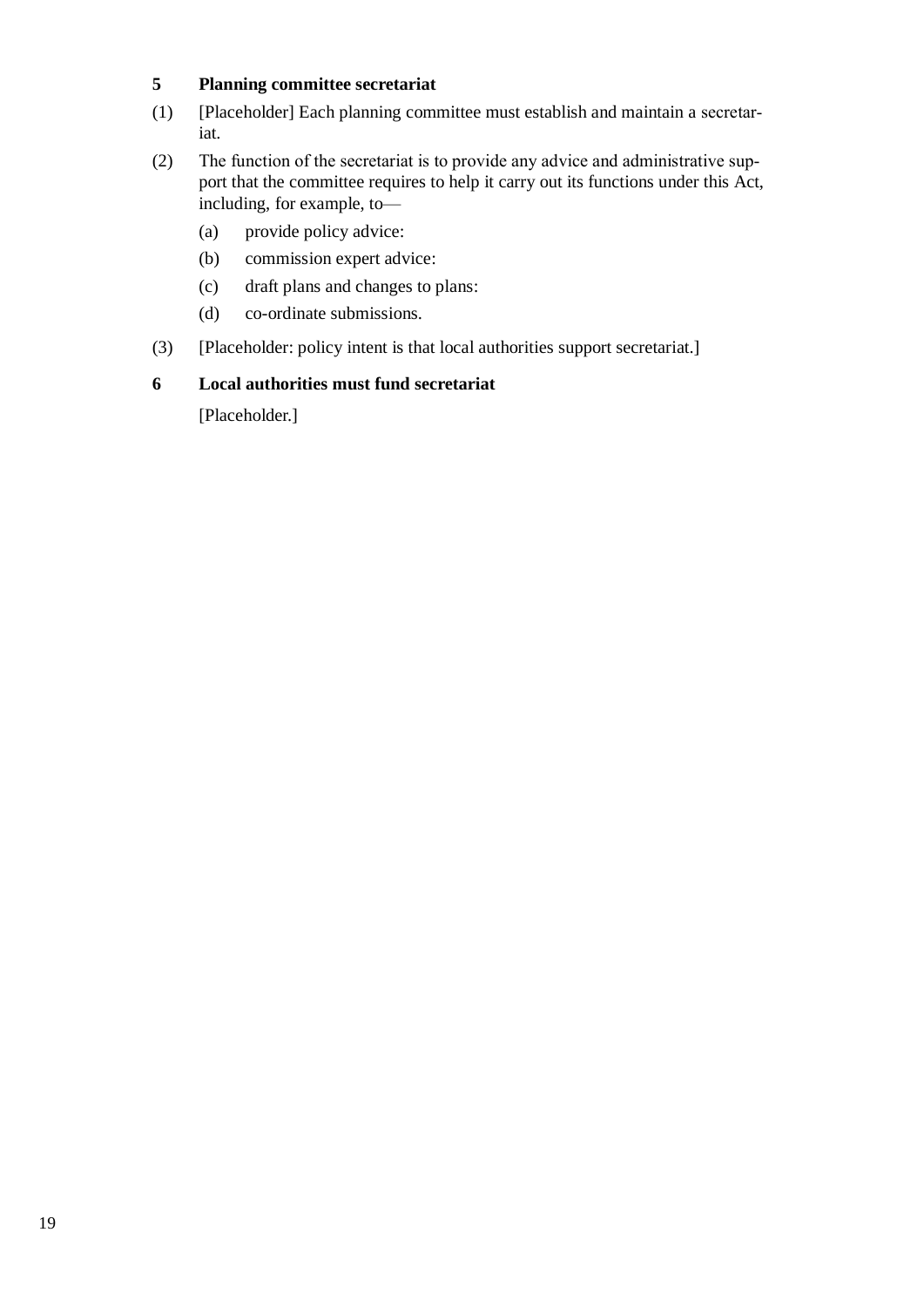

03 941 8999

53 Hereford Street Christchurch 8013

PO Box 73016 Christchurch 8154

**ccc.govt.nz**

4 August 2021

Committee Secretariat Environment Committee Parliament Buildings Wellington en@parliament.govt.nz

# **Christchurch City Council submission on the Exposure Draft of the Natural and Built Environment Bill**

#### **1. Introduction**

- 1.1 Christchurch City Council (the Council) thanks the Environment Committee for the opportunity to provide comment on the exposure draft of the Natural and Built Environments Bill (Bill).
- 1.2 We value the opportunity to comment on an exposure draft. This provides an important opportunity for substantive feedback to be considered prior to government introducing the Bill to the House. However, true engagement by submitters on the draft, and by the Select Committee with the submissions, requires time. We are concerned that the government's timetable has given inadequate time for this generationally important engagement. The time for submissions is too short for comprehensive Council assessment of the exposure draft and the time for the Select Committee reporting to the House on the submissions and recommended changes to the draft Bill is too short for full engagement with the submissions.
- 1.3 The Council wishes to be heard in support of this submission. Christchurch is in the unique position of having experienced in the post-earthquake environment many of the tools proposed in, or being considered for, the exposure draft to meet the government's reform objectives. Similar objectives were at play in the earthquake recovery and regeneration policy framework. We in Christchurch have seen the good and bad outcomes of these policy directions. We invite the Select Committee to visit Christchurch to learn more about these experiences. These include:
	- Central government planning direction in regulations;
	- Regulatory changes to resource consent and plan change processes
	- Deemed permitted activity status for some categories of activity helps economic recovery e.g. the Canterbury Earthquake (Resource Management Act Permitted Activities) Order 2011.
	- We've had good experience with a new submission process for specific resource consents e.g. the Canterbury Earthquake (Resource Management Act - Burwood Resource Recovery Park) Order 2011.
	- We can see the merits of existing use rights or existing resource consents being extinguished in some circumstances e.g. derelict sites in the CBD, building in hazard areas.
	- Removing the right to appeal on the merits against Independent Hearings Panel (IHP) decisions is good for providing a resolved Plan quicker.
	- We've had experience of delays on matters that are a local priority, but not necessarily national ones.
	- IHP processes aren't always user friendly and people struggled to engage in it. People found the Christchurch IHP process for the Replacement District Plan cost-prohibitive and intimidating.
	- Fast, adversarial plan change processes don't necessarily deliver high quality Plans. IHP processes can deliver more complex plans despite an objective being simpler ones.
	- Reduced opportunity for public engagement on a development increases likelihood/amount of opposition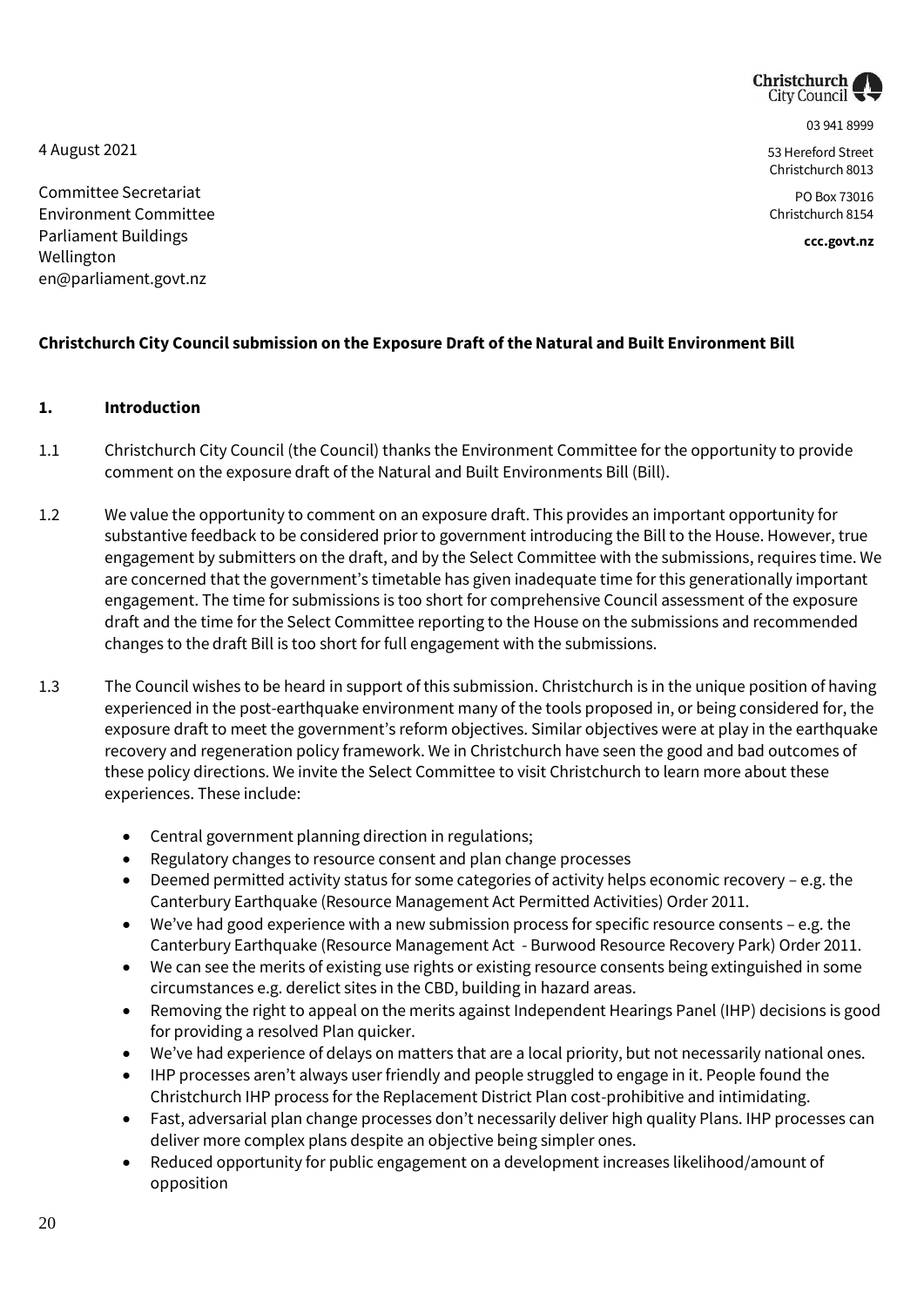- Power for central government to directly insert provisions in Plans has been used here, with mixed outcomes.
- 1.4 This submission will be drawing on those experiences to comment on the exposure draft and process efficiencies.
- 1.5 Council staff would value the opportunity to work with Ministry staff on any matters arising from this submission and from any other submissions. That would be productive and proactive assistance by the Council.

#### *General Comments*

- 1.6 The Council supports the government's five objectives for reform of environmental and planning legislation and supports the intent of the exposure draft.
- 1.7 Our environment and our communities suffered from decades of uncertainty about the meaning, implementation and application of the RMA while planners, lawyers and the courts struggled to interpret its provisions. The sustainable management purpose of the Act was sound, but imprecise drafting and poor systems to resolve interpretive ambiguity undermined the purpose.
- 1.8 Central government must avoid that risk of poor implementation here. This will require better drafting at the start, and a new process for quick identification and resolution of interpretation problems. That process could be a central government funded declaratory judgment service to take test cases and resolve ambiguities, or a new body set up to resolve interpretation disputes, similar to the MBIE Panel that issues determinations on Building Code interpretations.
- 1.9 We consider that the changes proposed in this submission will better achieve key benefits stressed in the Interim Regulatory Impact Statement (RIS) than does the exposure draft:
	- Decreased compliance costs (p4);
	- Added benefits for the quality of the natural and built environments  $(p.4)$ ;
	- increase the control for Iwi/Māori over resource use decision-making and deliver better outcomes for Māori (pp.4 & 18);
	- Improved implementation as a result of improved national direction  $(p.23)$ ;
	- Reasonable opportunities for public participation, including by communities currently underrepresented in the system (p.27);
	- $\bullet$  Increased consistency and certainty (p.27).
- 1.10 We are concerned about the additional costs councils will face implementing the NBA, estimated in the Regulatory Impact Statement to be an increase of 11% (p.37 ). Central government should provide additional funding to cover those increased costs.
- 1.11 Key points in this submission are:
	- 1.11.1 Te Tiriti: We support the requirement to "give effect to" the Treaty but the Act should require the national planning framework (NPF) to provide direction and guidance on how to give effect to the Treaty.
	- 1.11.2 Planning Committee: There is insufficient clarity about the Planning Committee functions.
	- 1.11.3 Council roles: The Act should have improved affirmation of the local councils' policy/plan making role and responsibilities.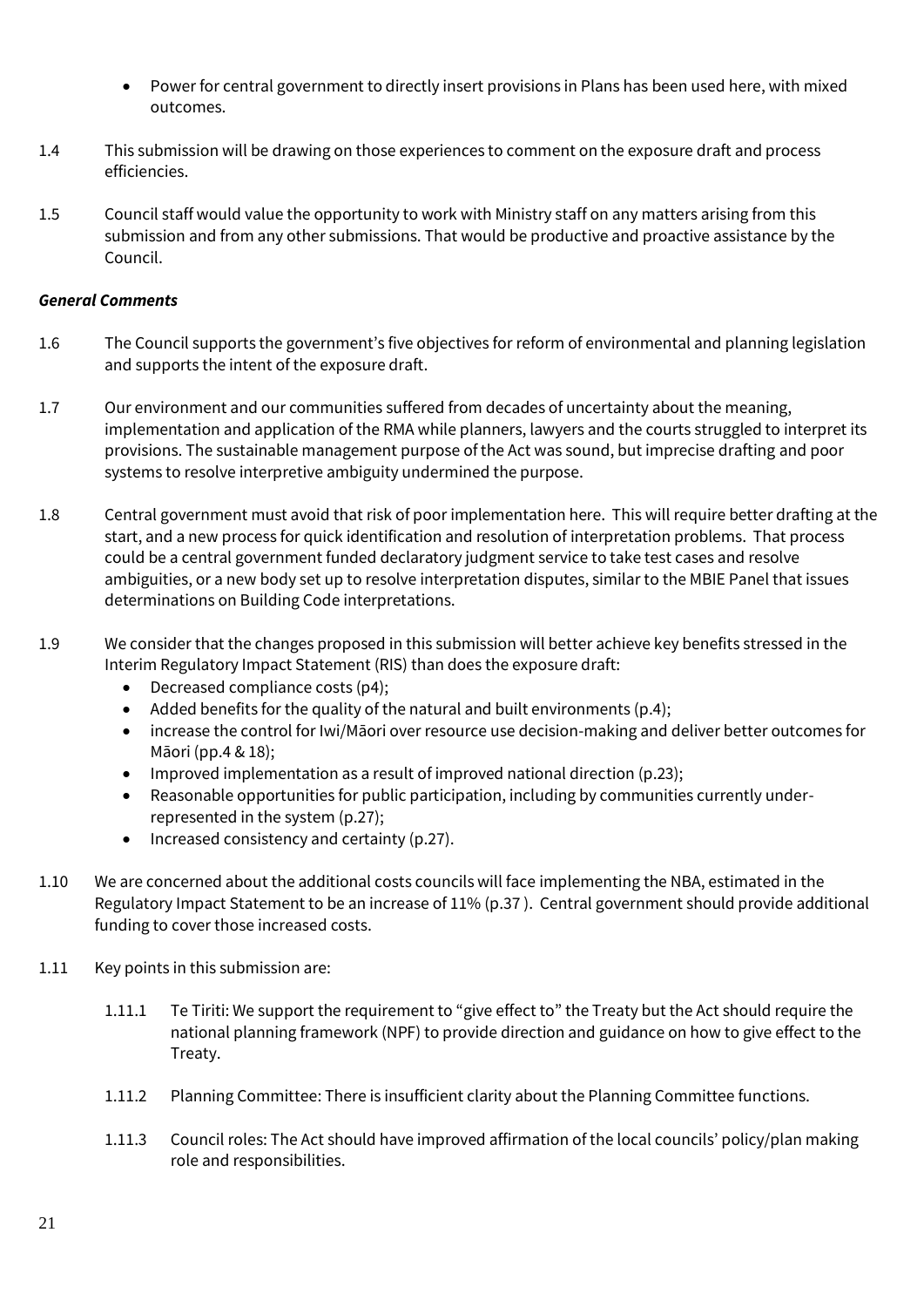- 1.11.4 Public participation: The Bill should have improved provision for, and clarity of, public participation.
- 1.11.5 Built Environments: The Bill ought to recognise the objective of providing quality built environments for current and future generations. While "Status quo bias" identified in the Regulatory Impact Statement<sup>1</sup> is a risk, so is urban development that has no regard to the liveability of the urban environment for our communities.
- 1.11.6 Natural hazards and climate change: The exposure draft does not adequately provide for management of natural hazards and climate change. The purpose of the NBE Act, the environmental limits, and the prioritisation between outcomes will all be crucial components to implementing adaptive planning for climate change and so must be better addressed in this Bill.
- 1.11.7 Heritage: We support the use of the term "cultural heritage" rather than "historic heritage", but propose improvements to the definition and improvements to the cl.8(h) outcome for cultural heritage.
- 1.11.8 Incompatible activities: the Bill needs improved recognition of the potential for conflicts between activities.
- 1.11.9 Outcomes and environmental limits: We support an outcomes focus, environmental bottom lines and national direction but the exposure draft fails to provide the intended clarity as it does not indicate prioritisation between limits, between outcomes, or between limits and outcomes.
- 1.11.10 Transition and Implementation: Efficient transition and implementation requires improved clarity on the Planning Committee role and procedures.
- 1.11.11 Other efficiencies: we include brief comments on other possible efficiencies.

# **2. We support the requirement to "give effect to" the Treaty**

#### *The changes needed to the Bill*

- 2.1 Require the NPF to set out provision of central government funding to support iwi/hapu participation.
- 2.2 Require the NPF to provide direction on how to give effect to Te Tiriti of Waitangi.
- 2.3 Provide timeframes for consenting processes that are sufficient to facilitate mana whenua input.

#### *Explanation*

- 2.4 We acknowledge and support the intent of the reforms and the need to 'give effect' to Te Tiriti o Waitangi. Council understands Māori will be a substantial partner with in all stages of the legislative changes through clear input and representation at co-governance, co-design and implementation.
- 2.5 Through Partnership with Ngāi Tahu (via the Te Hononga Committee) Council recognises Ngai Tahu holds rangatiratanga as guaranteed under Te Tiriti and as expressed in the Ngāi Tahu Settlements Act 1998 throughout its takiwā.

l

<sup>&</sup>lt;sup>1</sup> Interim Regulatory Impact Statement: Reforming the resource management system, at p22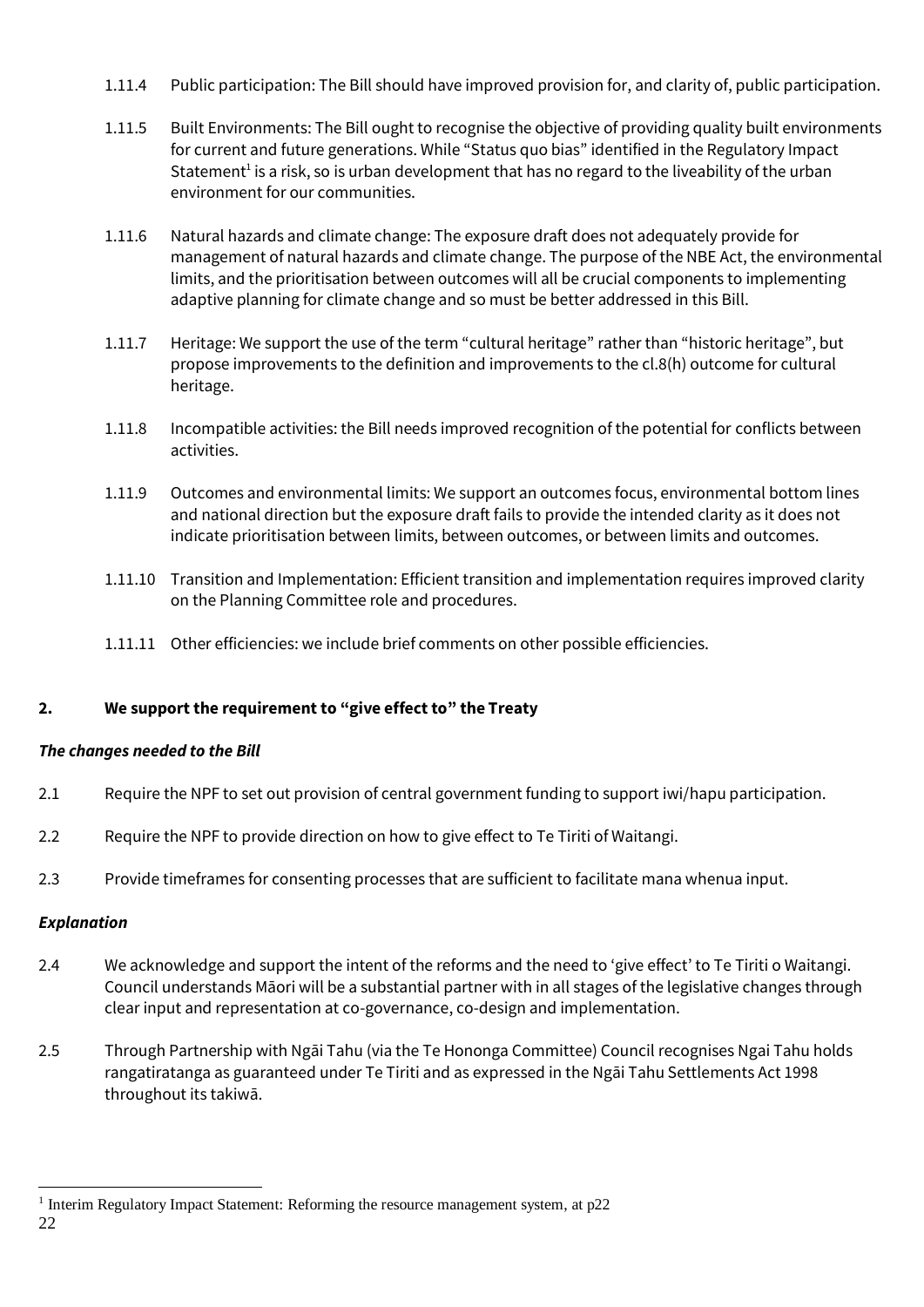- 2.6 Council acknowledges the 'drafted' interpretation of Te Oranga o te Taiao, its inherent relationship to/for Māori, as well as the need to bring about effective reform led not only by technical skill, but also through the application of mātauranga Māori.
- 2.7 Sufficient funding of Iwi and Ngā Rūnanga is an imperative component to the success of giving effect to Te Tiriti. The Crown should clearly articulate in the NPF where funding responsibilities begin and cease from a Crown perspective and as to what becomes a local authority funding initiative.
- 2.8 Central government direction in the NPF on how to give effect to the Treaty is critical to clearly set expectations and obligations and avoid uncertainty and inconsistent achievement of this requirement.
- 2.9 Providing sufficient time for mana whenua input to consenting processes will better achieve the intended increase in control for Iwi/Māori over resource use decision-making and deliver better outcomes for Māori (RIS pp.4 & 18).

# **3. Planning Committee role**

#### *The changes needed to the Bill*

- 3.1 Enable Planning Committees to set up sub-committees to prepare area-specific draft plan sections, with appointees to the sub-committees from the subject areas (i.e. 3 elected members from the Christchurch City Council to prepare a Christchurch City section).
- 3.2 Require Planning Committees to consult with the local councils on the draft NBA plans and the regional spatial strategy prior to public notification of the proposed documents.
- 3.3 Enable councils to submit in the IHP process and appeal against a Planning Committee decision on the IHP recommendation.
- 3.4 Require Planning Committee membership to be elected members.
- 3.5 Specify that the Planning Committees formed under the NBA have the function of preparing regional spatial strategies and regional spatial plans.
- 3.6 Prescribe in the Act where the Planning Committee Secretariat will "sit" in the Region. This will generally be the largest metropolitan council for the region.

#### *Explanation*

- 3.7 Planning Committee decision making and NBA plans must take account of the significant local variation within regions. Achieving that objective will require proportionate roles in the planning committees in relation to sections of the NBA plans that address issues in their districts. Decision making on parts of proposed plans that effect sub-regional areas ought to be determined by the sub-regional group.
- 3.8 For the Greater Christchurch area including the parts of Selwyn and the Waimakariri District, a unitary plan would be a better option than a regional NBA plan covering all districts in the region. This is particularly so given the significant urban growth challenges Greater Christchurch is facing. As an alternative, Planning Committees should be able to set up sub-committees to prepare area-specific draft plan sections, with appointees to the sub-committee from the specified areas.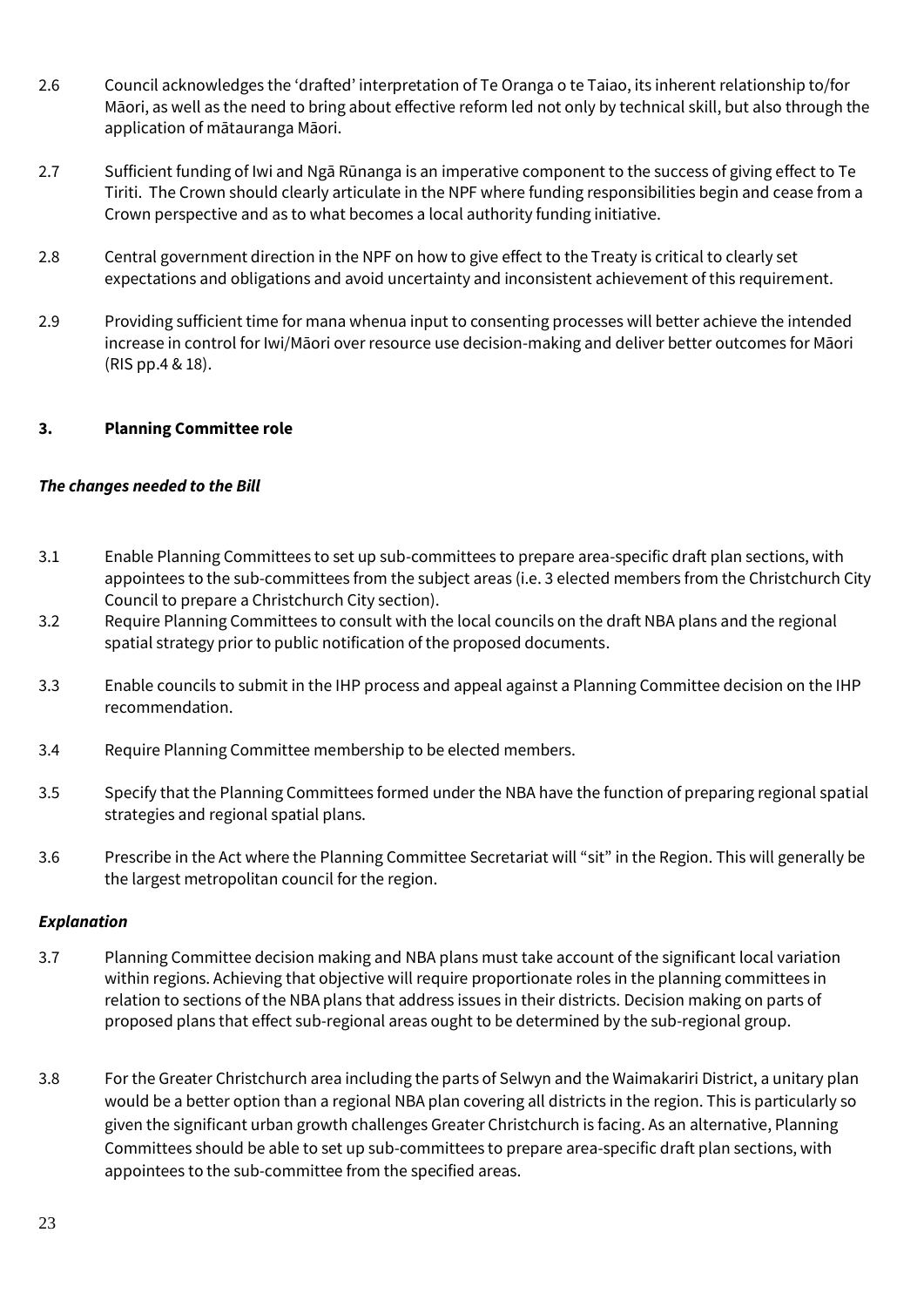- 3.9 There should still be district decision-making for district-specific matters and provision for districts to set limits and other provisions relating to the built environment for their districts.
- 3.10 Local councils have an important role on the proposed Planning Committees to represent their community and influence outcomes. Representation on them should be elected members rather than staff and consultants.
- 3.11 Local democracy and policy outcomes will be disadvantaged if councils are not free to seek to influence, outside of planning committees, the policy determinations of regional or sub-regional committees on matters that affect that Council's communities or environment. Council representatives on the Planning Committee may not agree on all issues in a region and councils should have the ability to continue to pursue outcomes through submissions, hearings and appeals that are in the interests of their communities.

# **4 Improved affirmation is needed of local councils' policy/plan role**

#### *The changes needed to the Bill*

- 4.1 Require the Minister to engage with local government and provide opportunity to submit/be heard on draft NPF matters.
- 4.2 Specify territorial authority functions that include:
	- Being the consent authority for all consents under the NBA, including discharge/water/coastal resource consents, and decide on NBA Plan changes that are of solely local significance; and
	- Compliance monitoring and enforcement (instead of regional hubs). The crucial relationship between compliance and consenting organisations will be lost if enforcement is in regional hubs.
- 4.3 Specify regional council functions that include:
	- technical expertise and environmental knowledge-base to support territorial authority decisions; and
	- Monitor the state of the environment.

#### *Explanation*

- 4.4 The exposure draft does not improve system efficiency and effectiveness and reduce complexity while retaining appropriate democratic input. It limits the involvement of local elected members in decision making and therefore fails against the objective of retaining local democratic input. The Act should not leave councils without significant policy making roles but with prime responsibility for managing the conflicts that arise from policy and planning decisions. That is, however, the way that the exposure draft looks.
- 4.5 The Bill should specify that councils remain consent authorities and collect financial contributions and/or development contributions to fund infrastructure and services that support growth.
- 4.6 It is inefficient for there to be both a territorial authority and a regional council administering resource consents for a single activity. Subdivisions, for example, often require both subdivision consent and land use consent from the territorial authority and discharge consents from the regional council. Territorial authority management of both of those consenting processes would improve environmental results and efficiencies.

#### **5. Securing public participation**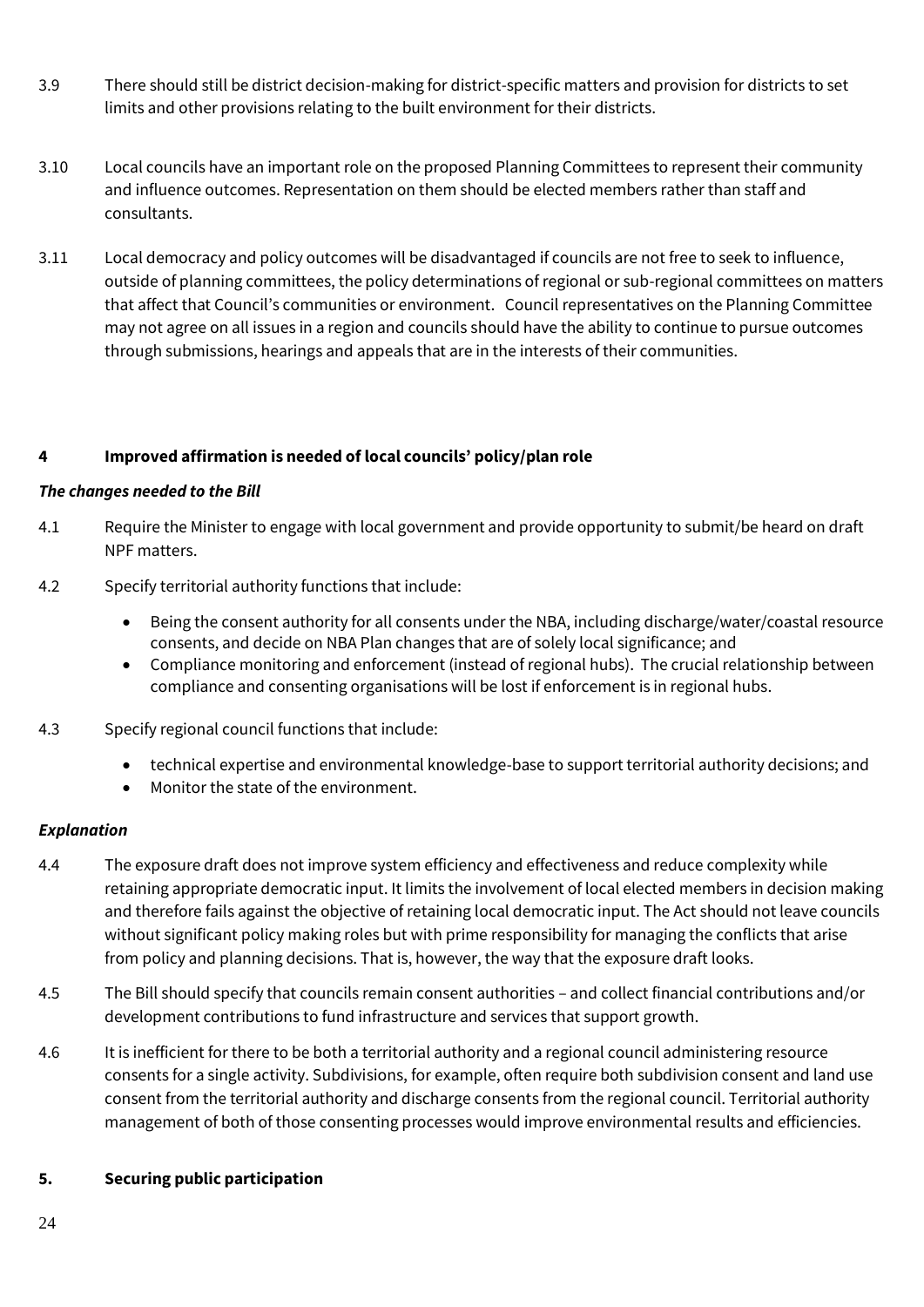## *The changes needed to the Bill*

- 5.1 Require the Independent Hearing Panel process to be open and encourage public participation. Include specific operational requirements for the Independent Hearing Panel. Require the Independent Hearing Panel to adopt inquisitorial rather than adversarial processes.
- 5.2 Specify the circumstances in which NPF direction can be inserted directly into the NBA plans without public participation.
- 5.3 Specify minimum process requirements to enable public comment on the regulations making up the NPF.
- 5.4 Improve precision in the implementation principles (section 18(c)) about how the community can participate in planning decision making.
- 5.5 Specify that central government will fund Community Advice Centres and "friends of the submitter" for assisting people with environmental planning disputes.

# *Explanation*

- 5.6 Independent Hearing Panel processes are not always user friendly. People struggled to engage with the Independent Hearing Panel process for the Christchurch Replacement District Plan. People found that process cost-prohibitive and intimidating. Only the well-resourced were heard. Communities with few resources are disadvantaged. Our experience is that submissions by residents groups on development appear to get more traction if from affluent areas, due to the social and capital resource imbalances in our communities. The "scaling up" of planning processes to a regional level will make current barriers to engagement by some sectors of the community worse, unless there is active planning to reverse that trend.
- 5.7 Plan change processes and Independent Hearing Panel practices should not be a strenuously legal and/or adversarial process. Community knowledge needs to be recognised and respected. Inquisitorial rather than adversarial processes should be required by the Act. This will assist in providing reasonable opportunities for public participation, including by communities currently under-represented in the system, an intended outcome in the RIS (p.27).

# **6. Recognition needed of built environment liveability values**

#### *The changes needed to the Bill*

- 6.1 Amend the purpose of the Act to provide that the "built environments" objective of the Act includes providing quality urban areas that support the wellbeing of people and communities.
- 6.2 Amend environmental outcome 8(k) to include promoting liveable towns and cities, including good urban form.
- 6.3 Include management of built environmental risks to health (e.g. noise, access to sunlight) as a purpose of the environmental limits.
- 6.4 Provide for NBA plans to include local provisions to achieve liveable urban areas.
- 6.5 Require direction on quality urban form in the NPF.
- 6.6 Add a definition of "well-functioning" (the term used for urban areas in outcome 8(k)).
- 6.7 Add the following to urban areas outcome 8(k):
	- (iii) contributing to the development of adaptable and economically resilient communities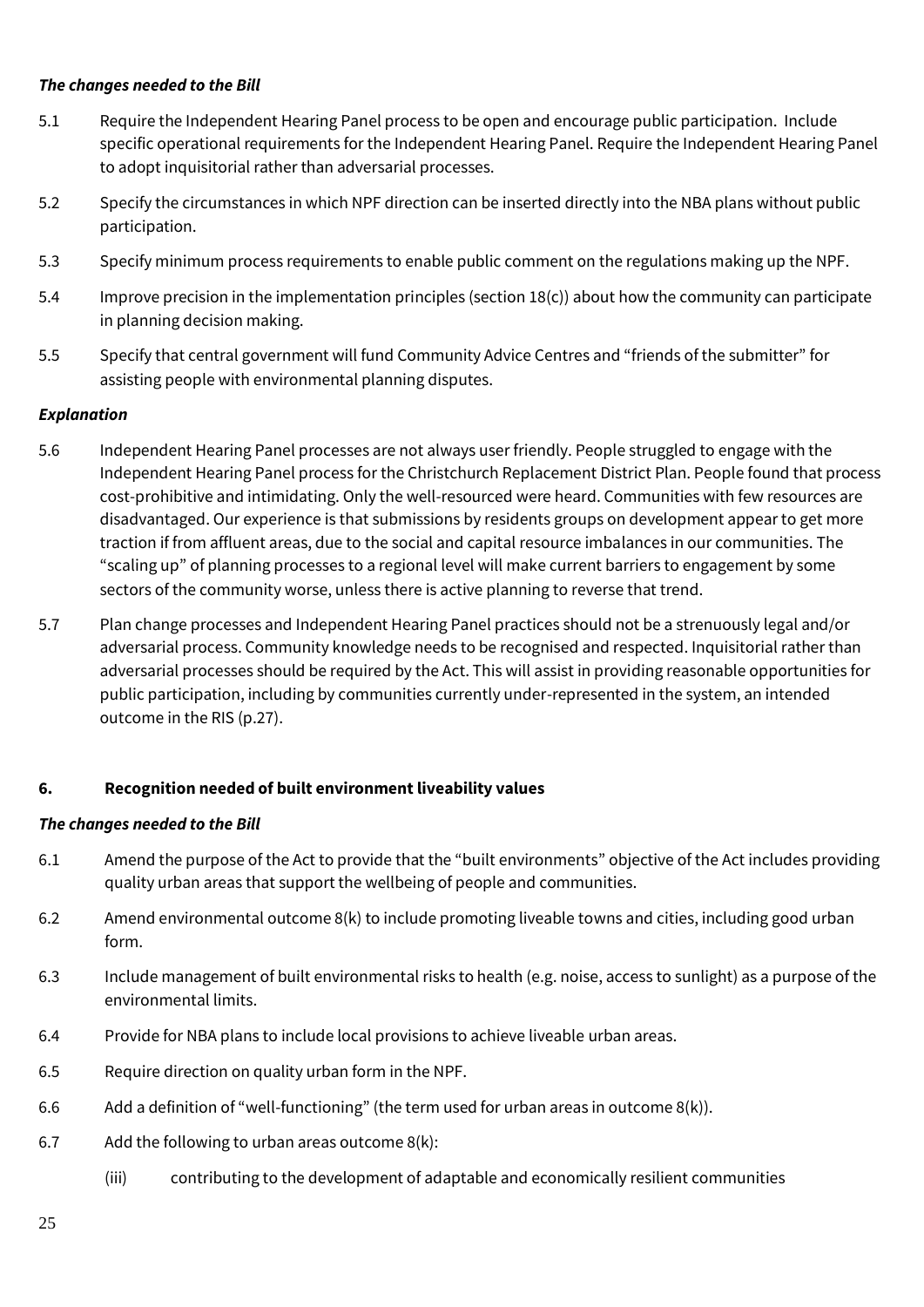# *Explanation*

- 6.8 The exposure draft does not provide a planning regime that will deliver built environments that provide quality, liveable towns and cities for current and future generations. The 'built environments' objective of the Act should be excellent urban areas that support the wellbeing of people and communities. Quality of urban environments should be an express outcome sought in the legislation. Liveability standards – including aspects of urban form and design – are a desired outcome and should be promoted.
- 6.9 The Act ought to recognise good urban form in order to achieve its "human health" objective. "Health" includes all aspects of well-being: including built environment attributes that contribute to human health. Improved recognition of the benefits of quality urban form and design enhances wellbeing, such as appropriate noise levels and access to sunlight.
- 6.10 Provision for quality urban form is not creating the problem of "status quo bias". The situation is more nuanced than is captured by the objective stated in the Parliamentary Paper to "curtail subjective amenity values"<sup>2</sup>. The issue of concern to the Council and most community concern is not seeking to retain the status quo against intensification, it is the impact on liveability of over-intensification.
- 6.11 Liveability is not solely about the broad pattern of urban growth in terms of where and how much we build. Liveability is also about:
	- what we build,
	- how we build it,
	- how areas of the built environment work,
	- integration of parts of the urban form,
	- how we create open spaces that contribute to good urban form, human health and a healthy, resilient environment, and
	- how development on one site impacts on adjoining sites.

These finer levels of urban form are critical in achieving well-functioning, safe, healthy and liveable places, including at the individual site, neighbourhood, suburb, city and regional level.

- 6.12 Good urban form (including CPTED principles<sup>3</sup>), managing activities to minimise conflicts between adjoining and adjacent activities, and ensuring residential properties have access to light, open space etc are all important. Effects on an individual's perception experiences of sight, sound, smell – e.g. quarries near residential areas – have an important role in the liveability of urban areas. There are fine-grained details that are not subjective! Human health implications included.
- 6.13 We are a little puzzled that the cl.8(m)(ii) outcome for rural areas that development is pursued that contributes to the development of adaptable and economically resilient communities – does not also apply within urban areas. We suggest adding it to outcome 8(k) for urban areas.

# **7. Natural hazards and climate change**

# *The changed needed to the Bill*

7.1 Include "enabling people to provide for their health and safety" in the purpose of the Act.

l

<sup>2</sup> Natural and Built Environments Bill: Interim parliamentary paper on the exposure draft, Paragraph 38 p10.

<sup>&</sup>lt;sup>3</sup> Crime Prevention through Environmental Design (CPTED) is a set of principles for how quality urban design can create safer public places that reduce crime and the fear of crime (The Ministry of Justice publishes *[CPTED guidelines for New Zealand\)](https://www.justice.govt.nz/assets/Documents/Publications/cpted-part-1.pdf)*. This can include site layout and placement of windows to create opportunities for informal surveillance.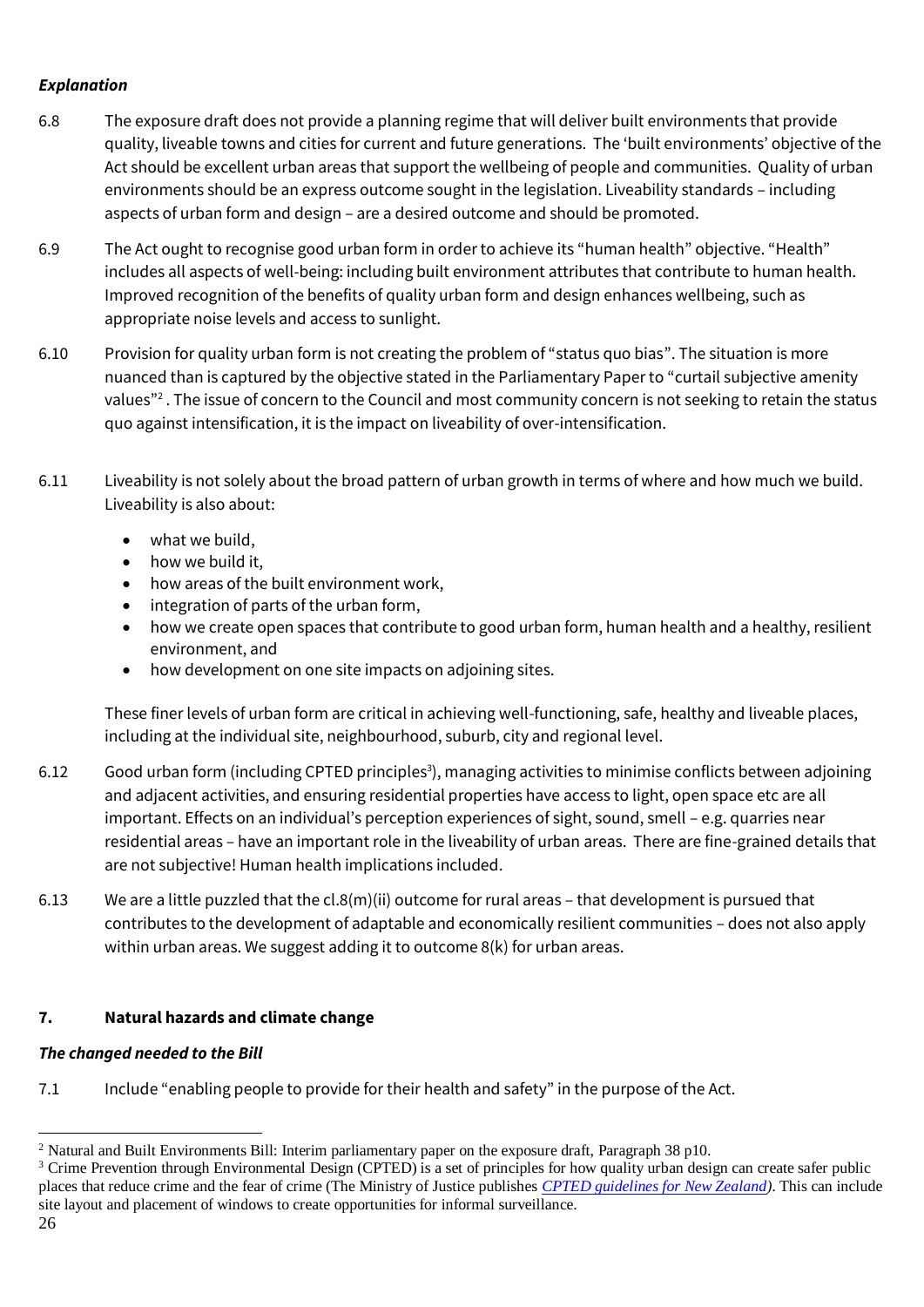- 7.2 Add "natural hazards and climate change" to the cl.7 list of topics for mandatory environmental limits.
- 7.3 Require the Minister to set environmental limits for risks to people and to the built environment, in addition to those for the natural environment, by adding "human health and safety" to cl.7(1) (b) and "risks to the built environment" as a new cl.7(1)(c).
- 7.4 Require in cl.7(4) environmental limits for natural hazard and climate change risks.
- 7.5 Prioritise the outcome of managing hazards and climate change over other outcomes in some circumstances; however, that should be coupled with clarification of whether the outcome ought in cl.8(p) is limited to "significant risks".
- 7.6 Improve clarity in outcome 8(p) that reference to the "risks of climate change" include both the risk of climate change occurring and the risk of the effects of climate change.
- 7.7 Reconsider whether outcome 8(p) for natural hazards and climate change is limited to "*significant*" risks.
- 7.8 Include "groundwater flooding" in the definition of "natural hazard".
- 7.9 Require the NPF to direct on how NBA plans are to reduce greenhouse gas emissions; and add reduction in embodied and whole of life carbon to greenhouse gas emission outcome 8(j).

# *Explanation*

- 7.10 The Exposure Draft places insufficient emphasis on better preparing and adapting to climate change and natural hazard risks. It is a backward step from the RMA. It should not be just left to the CAA. The purpose of the NBA, the environmental limits, and the prioritisation between outcomes will all be crucial components to implementing adaptive planning for climate change and so must be better addressed in this Act.
- 7.11 Including health and safety as a purpose of the Act is important for the management of natural hazards and climate change in later sections of the Act, and for a range of other issues such as traffic safety provisions that will be included in NBA plans.
- 7.11 The natural hazard and climate change outcome in clause  $8(p)(i)$  only applies where there are "significant" risks". That is different from the New Zealand Coastal Policy Statement, which directs that new development, redevelopment, and change of land use should avoid increasing *any* risk of harm or adverse effects. We recommend reconsideration of whether it is only "significant" risks that are to be avoided.
- 7.12 We are unclear about how the outcome 8(j) of reduction or removal of greenhouse gases is to be achieved by NBA plans, unless the intent is that the NPF regulations can direct action outside of NBA plans and can direct action by councils under the Local Government Act or by individuals (further discussed below at 10.20-10.21).
- 7.13 There is ambiguity to whether the "risks of climate change" referred to in cl.8(p) are (i) the risks of the climate change happening, or (ii) the risks posed by climate change to the natural and built environment and health and safety; or (iii) both of those outcomes. The Council submits that the desired outcome should be both reduction in the risk of climate change occurring and also the risk posed by climate change and that this should be clarified.

# **8 Heritage**

# *The changes needed to the Bill*

- 8.1 Definition of "cultural heritage":
	- include "spiritual" and "social" qualities in (a);
	- include "cultural landscapes" in (b); and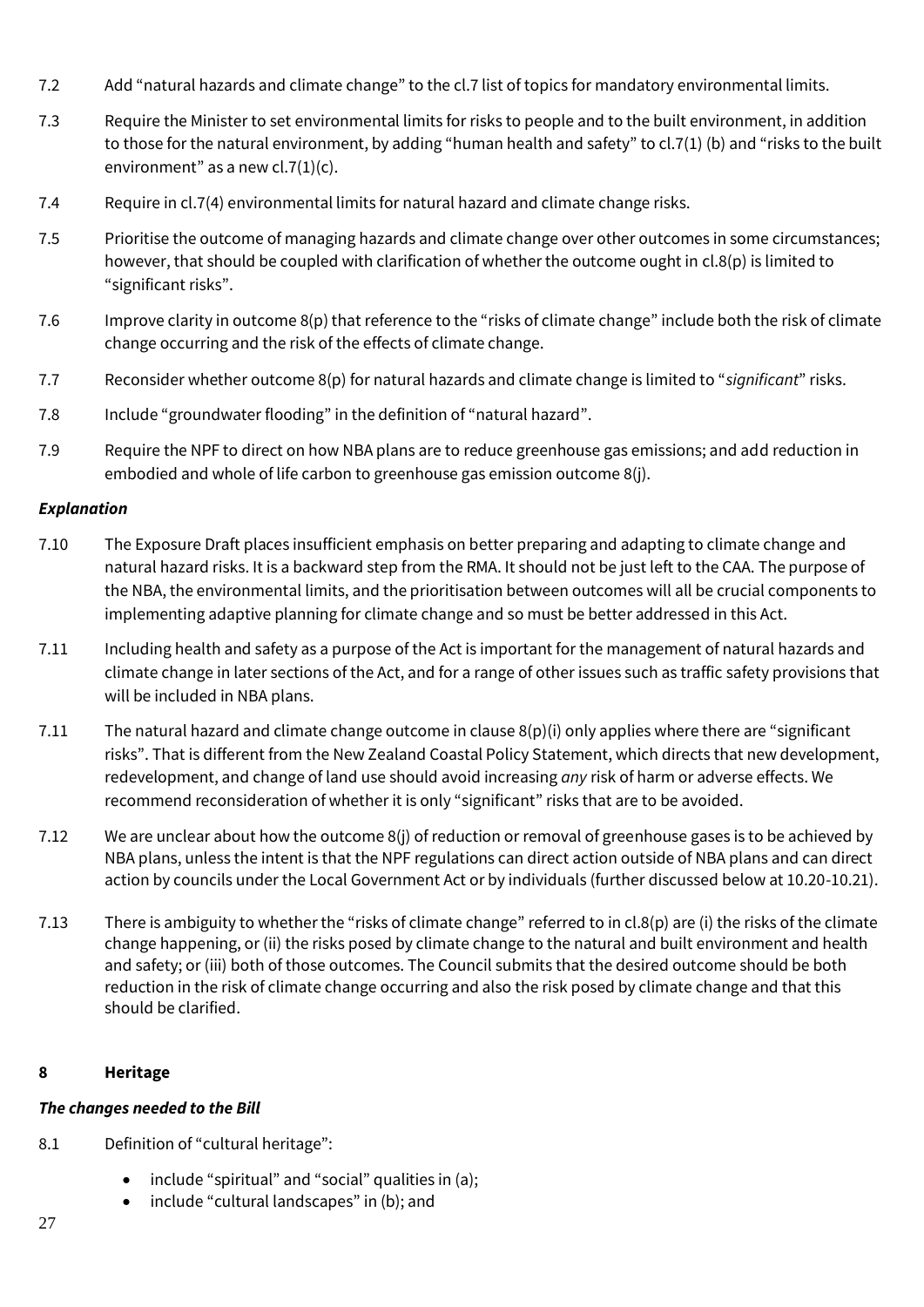- $\bullet$  delete "historic" in  $(b)(i)$ .
- 8.2 Add a definition of "cultural landscapes":

"Cultural landscapes" means an area possessing cultural heritage value arising from the relationships between people and the environment. Cultural landscapes may have been designed, such as gardens, or may have evolved from human settlement and land use over time, resulting in a diversity of distinctive landscapes in different areas. Associative cultural landscapes such as sacred mountains may lack tangible cultural elements but may have strong intangible cultural or spiritual associations."

- 8.3 Amend outcome 8(h) for cultural heritage:
	- (h) cultural heritage, including cultural **landscapes values**, **is are actively** identified, protected, **retained and restored. and sustained through active management that is proportionate to its cultural values:**

# *Explanation*

- 8.4 We support the use of the term 'cultural heritage' rather than 'historic heritage' as this use of 'historic' limits the range of heritage and its values.
- 8.5 The definition of "cultural heritage" in the exposure draft is cut and pasted from the RMA definition of "historic heritage" and does not reflect the change from 'historic' to 'cultural' heritage:
	- It does not reflect the broader range and scope that 'cultural heritage' encompasses. Clause (a) needs to be broadened to include 'spiritual' and 'social' qualities.
	- "Cultural landscapes" are explicitly referenced in outcome 8(h) as being part of cultural heritage. "Cultural landscapes" should be included within the definition of "cultural heritage", and also be a separately defined term.
	- Item (b)(i) needs to have the term 'historic' removed as not all places of cultural heritage value are historic.
- 8.6 The definition of "cultural landscapes" we propose is used in the Christchurch City Council's Heritage Strategy  $(p.23)^4$ .
- 8.7 We have significant concerns with the proposed draft outcome 8(h) "*Cultural heritage, including cultural landscapes, is identified, protected and sustained through active management that is proportionate to its cultural values*". It reduces and dilutes heritage protection, undermines the recognition and protection of the places and items that hold meaning and identity to the communities of Christchurch, which provide connections to the place and to each other, and which reflects our diversity.
- 8.8 The term 'sustained' should be replaced by 'retained and restored'. This is similar to the use of 'preserved' in outcome 8(e) regarding the natural character of the coast, lakes, rivers and wetlands. "Retained and restored" more clearly indicates a desire to protect heritage.
- 8.9 The term '… *proportionate to its cultural values*… ' dilutes and reduces any meaningful and robust heritage protection of the broad range and scope of our cultural heritage:
	- Whether proposed active management is "proportionate to cultural values" will cause costly legal dispute.

l <sup>4</sup> <https://ccc.govt.nz/culture-and-community/heritage/heritage-strategy>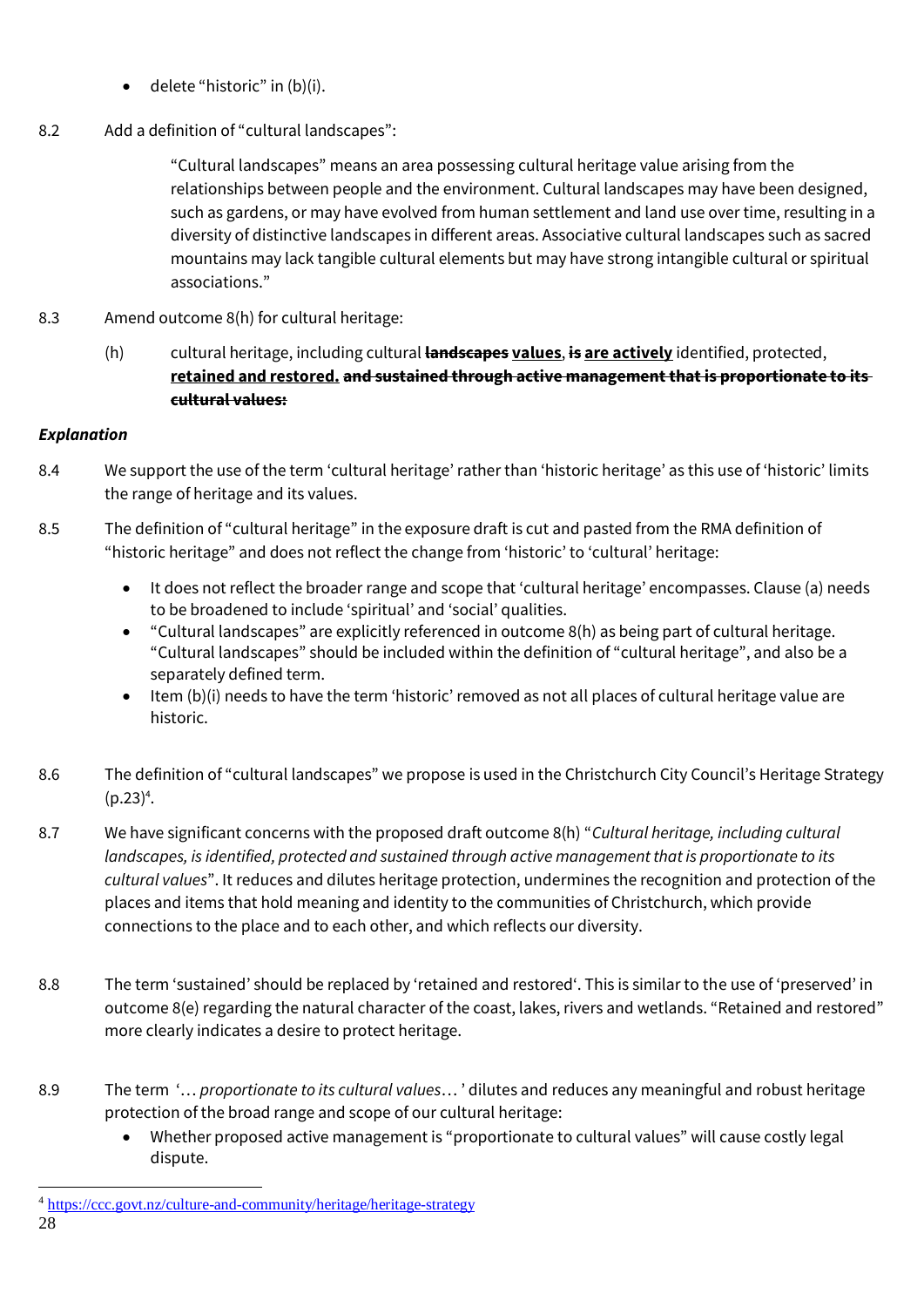- Those items easily and confidently argued as having high significance would be protected largely the colonial architecture that has traditionally been viewed as 'heritage' and which has iconic international or national recognition. This does not reflect the term 'cultural heritage' as opposed to 'historic heritage'.
- The term "proportionate to its cultural values" fails to recognise the multiple, distinctive and diverse elements which our communities consider to be their heritage and taonga. Ascribing 'proportional' cultural values runs a real risk of failing to reflect the diversity of the communities. This is potentially very discriminatory and does not reflect the diversity of our community at a time when inclusivity is paramount in New Zealand. Items of high local significance, or of significance for social and cultural grounds to a small group or culture, are unlikely to be protected.

# **9 Incompatible activities**

# *The changed needed to the Bill*

- 9.1 Add a new environmental outcome to cl.8:
	- "conflicts between incompatible activities are minimised, and avoided in the case of existing nationally or regionally significant infrastructure or where there may be significant adverse effects on the natural environment or the health and safety of people and communities."
- 9.2 Add to rural outcome 8(m) requirements for:
	- separation of incompatible activities.
	- avoiding uncontrolled urban development, especially where there are limited transport connections and transport mode options.

#### *Explanation*

- 9.3 Management of incompatible activities is an important issue that should be included in environmental outcomes. This is particularly so where it may result in adverse effects on the natural environment, the health and safety of people and communities and regionally or nationally significant infrastructure.
- 9.4 Plans need to be able to provide for potential conflicts between activities in rural zones and residential activities (e.g. quarries). We experience this in the Christchurch District particularly acutely regarding rural activity and residential activity in rural and urban areas. This is the source of inefficiency in the Canterbury region, and throughout NZ, that could be dramatically reduced by legislative and regulatory clarity regarding the relationship between incompatible activities.
- 9.5 Regional spatial strategies need to guide residential growth outside existing urban boundaries.
- 9.6 We support the provision in strategic plans for the continued expansion of small rural towns only if spatial planning outcomes are met, including that it continues to result in a well-functioning urban environment for Greater Christchurch, does not contribute to climate change and does not unnecessarily use highly productive land.

#### **10 Outcomes and environmental limits**

#### *The changes needed to the Bill*

- 10.1 Require the NPF to include specific direction on how compliance with qualitative limits is to be measured.
- 10.2 Provide a stronger requirement in cl.13(3) that the Act resolves conflicts between outcomes "help resolve conflicts" isn't good enough – and include better direction in the Act about how conflicts between outcomes are to be resolved.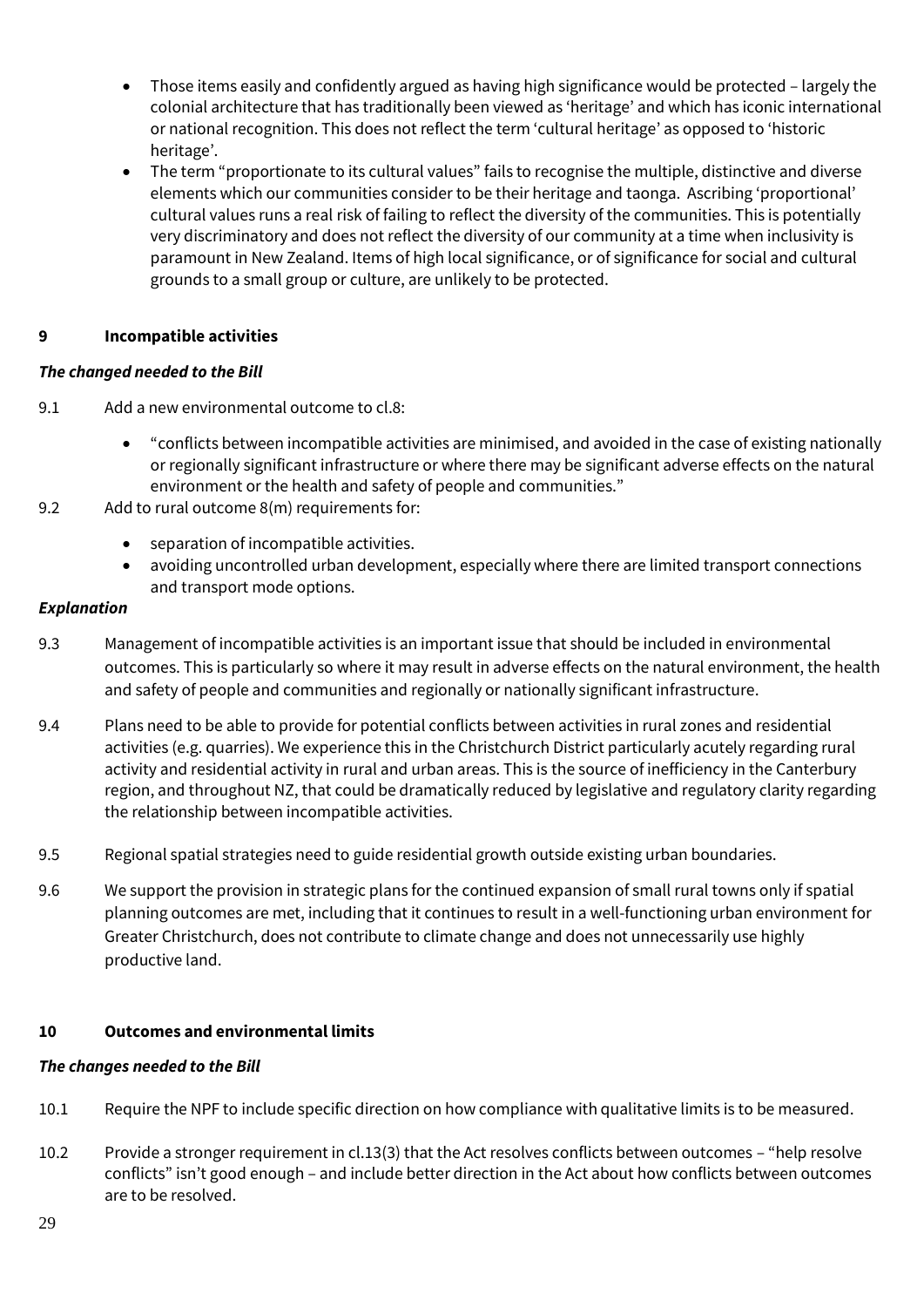- 10.3 Reconsider whether the term "promote" in cl.5(2)(b) and cl.8 is adequate for the desired outcomes.
- 10.4 In urban area outcome 8(k):
	- Amend (k)(ii) to require **sustainable** transport links;
	- Require alignment of urban development with infrastructure planning and provision;
	- Require promotion of a resilient urban form.
- 10.5 Include some environmental limits in the Act rather than being left to the NPF eg that the protection of critically threatened species must occur wherever such species occur. That would exclude any activities that pose a threat to such species.
- 10.6 Provide for environmental limits to not be met in specific cases (e.g. allowing stormwater basins in wetland areas to enable housing that is needed); and provide for environmental compensation and offsets to be used where the effects of an activity would breach environmental limits.
- 10.7 Specify that the NPF can require steps to achieve improvements, not just impose limits limits have already been crossed in some places, e.g. Lake Wairewa, and now restoration should be the "limit".
- 10.8 Include a requirement to set environmental standards in the NPF, e.g. minimum densities of housing in new greenfield urban areas.
- 10.9 As further environmental degradation could result if environmental limits are set lower than the existing state of some natural resources, amend cl.12 by adding the following subclauses;
	- (3) Where environmental limits are prescribed they must also specify whether and what degradation is permitted if the existing state is higher than the environmental limit.
	- (4) Where qualitative limits are prescribed they must include specific measures that will determine compliance.
- 10.10 Amend environmental outcome 8(e)(ii) to "their natural character is preserved **or enhanced**", reflecting the inclusion of enhancement in the other natural environment outcomes.
- 10.11 Amend environmental outcome 8(l)(ii) to "contribute to the affordability of housing**, including through inclusionary zoning**; and".

# *Explanation*

- 10.12 We support an outcome focus, environmental bottom lines and clear national direction to resolve conflicts. But the exposure draft fails to provide the intended clarity. The exposure draft does not resolve any potential conflicts, nor does it *require* that the NPF will resolve potential conflicts
	- within the listed environmental outcomes, and
	- within the environmental limits, and
	- between environmental limits and outcomes if the limits restrict the promotion of some other outcomes.
- 10.13 Those conflicts would lead to uncertainty, complexity, litigation, cost and delay. The RIS (in Table 26, p.80) does not recognise in its assessment that the preferred Option 3B: National Planning Framework, as contained in the exposure draft, only provides for the resolution of conflicts between a limited number of matters. This is likely to increase compliance costs and reduce consistency and certainty, relative to Option 3A: Panel's Approach, which "*would … resolve any conflicts between those matters*."
- 10.14 The relationship between environmental limits in cl.7 and outcomes in cl.8 is unclear. The statement in cl.7 of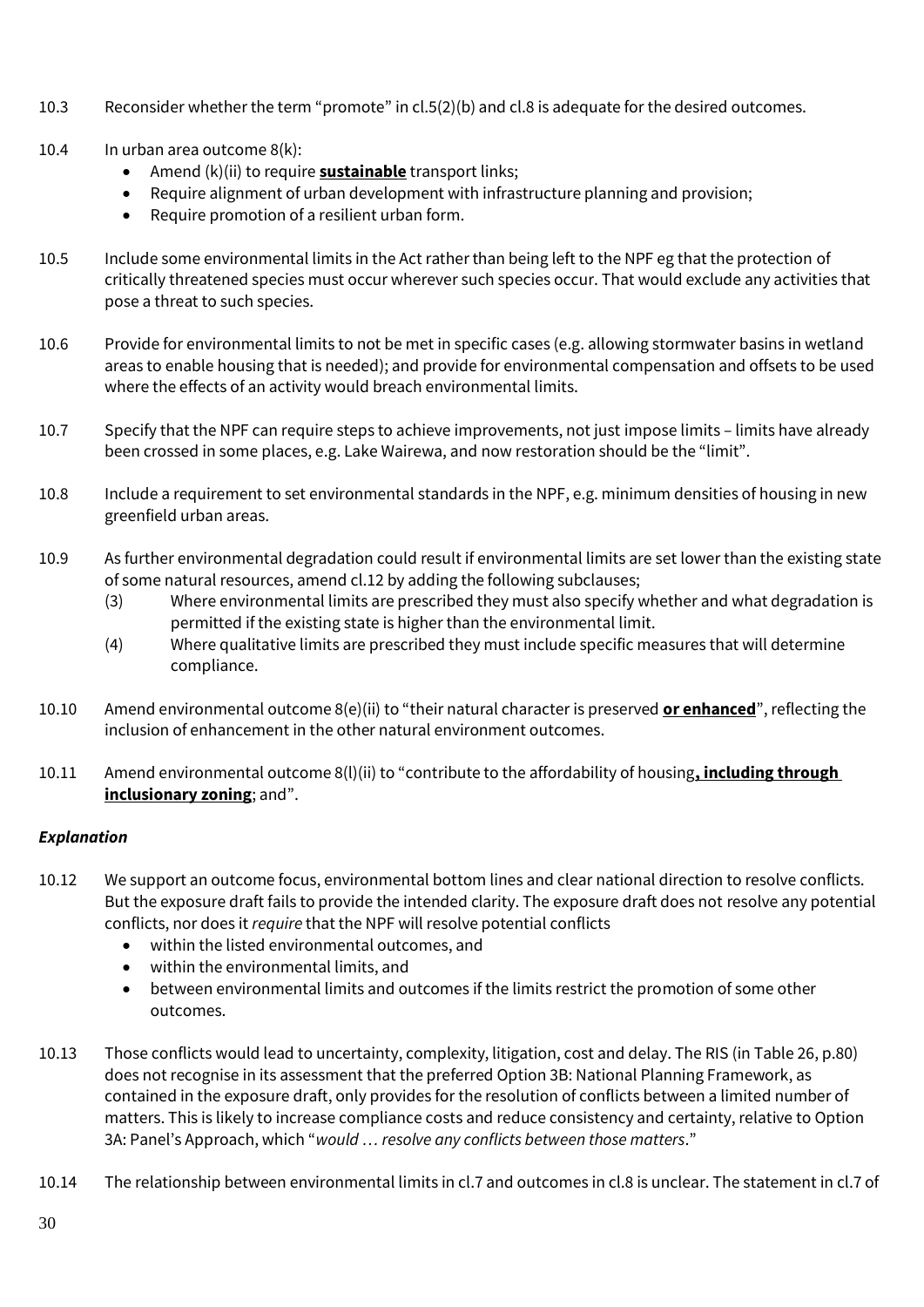the purpose of environmental limits should clearly indicate that environmental limits are for the purpose of achieving the environmental outcomes.

- 10.15 The potential for national direction to increase the efficiency and effectiveness will be achieved only if the national direction is clear, specific and directive rather than enabling.
- 10.16 We have cautious support for the ability of the Minister to set qualitative limits but these will be hard to monitor and assess compliance unless there is direction on that in the Act and in the NPF.
- 10.17 A good example of regulatory direction on priorities between outcomes is in the Proposed NPS for Highly Productive Land which proposes that highly productive land is only to be used for urban development if there is a shortage of development capacity and it is the most appropriate option. The Act should include such direction wherever possible, rather than leaving it to the uncertainty of the NPF process to determine.
- 10.18 "Promote" means "*To further the growth, development, progress, or establishment of (a thing); to advance or actively support (a process, cause, result, etc.); to encourage*" (Oxford English Dictionary). The term "promote" therefore may not require that the cl.8 outcomes be either advanced or achieved. A stronger word may be "ensure or "achieve". However, a range of outcomes are listed, some of which may conflict with others in some circumstances. So it may not be possible to always ensure that the outcomes listed are fully achieved, e.g. full protection.
- 10.19 Promoting use of sustainable transport links will assist achieving the outcome of reducing congestion and greenhouse gas emissions.
- 10.20 The NPF should strive for improvement in some degraded resources in order to achieve the cl.8 outcomes. NPF direction for improvement seems to be possible under proposed clause 13. There should be express provision in the Act for the NPF to require steps to achieve improvements, not just impose limits. Limits have already been crossed in some places.
- 10.21 It should be clearer in the Bill whether the NPF can direct actions outside of councils' functions under the environmental legislation. As an example, Lake Wairewa is a badly degraded taonga. RMA plan provisions managing surrounding land use and discharges cannot alone improve the state of that treasure. The Council is working outside of the RMA in a co-governance arrangement with the Regional Council, Department of Conservtion, Ngāi Tahu and Rūnanga to strive for improvements in the degraded state of the lake. The Council highly values that partnership and the gains that it is making. We submit that the NPF should be able to promote and even direct positive action to improve degraded resources, and set aspirational targets for both short term and intergenerational improvements.
- 10.22 The NBA should specifically refer to inclusionary zoning as a method of achieving affordability (cl.8(l)). This requires a share of dwellings in new developments to be affordable to people on low to medium incomes.

#### **11. Ensuring practical transition and implementation**

#### *Transitional and implementation provisions needed in the Bill*

- 11.1 More clear and precise implementation principles the placeholder ones in cl.18 are very broad.
- 11.2 Specify the order of developing planning instruments:
	- streamlined processes to complete plan changes already underway (e.g. reduced appeals), so there is a smooth transition.
	- that the NPF is developed before the regional spatial strategies and NBA plans;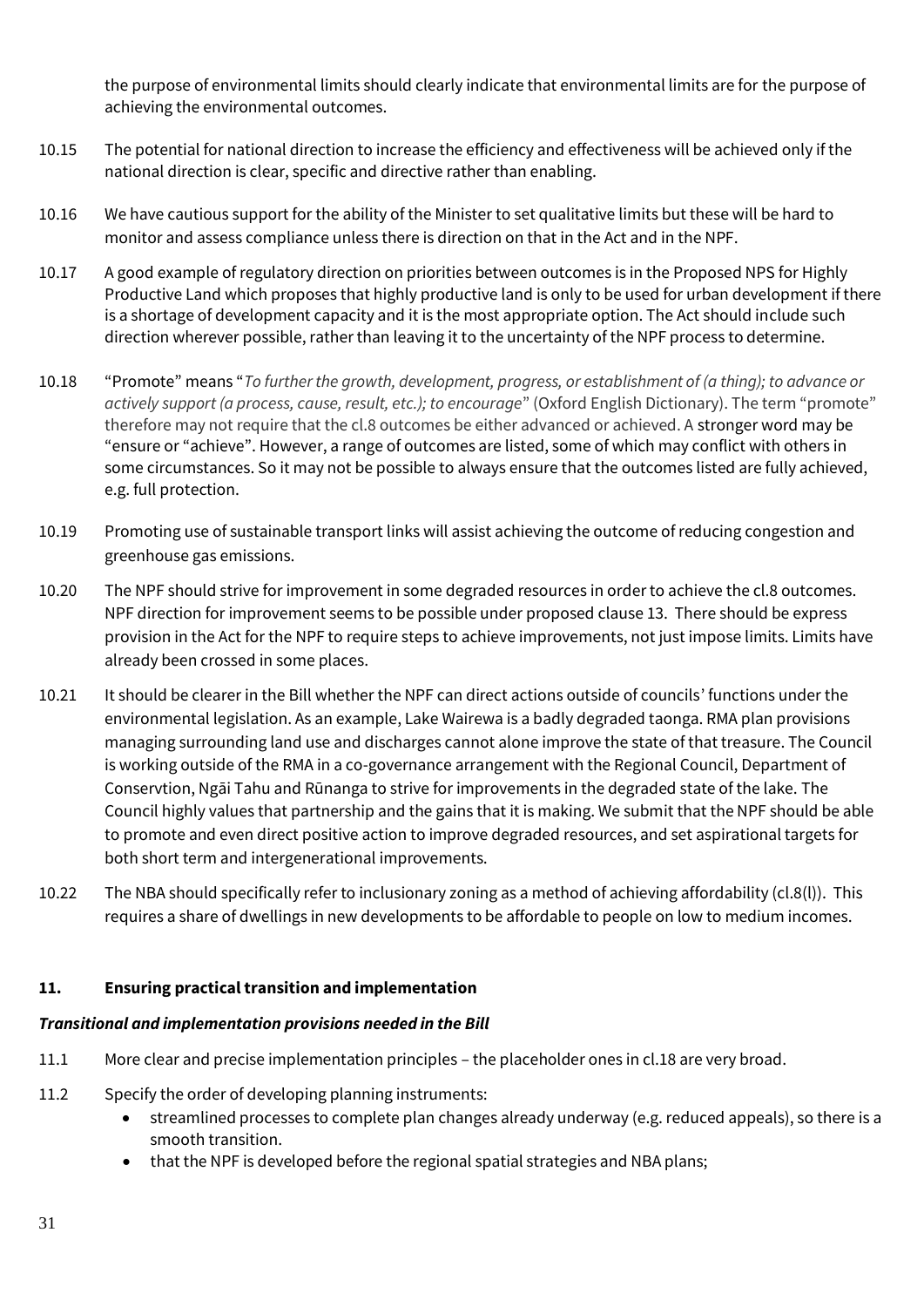- that the current National Policy Statements and National Environmental Standards developed under the RMA are carried over into the new regime until reviewed as part of the NPF;
- recognise existing spatial plans eg the Greater Christchurch Partnership plans.
- regional spatial strategies completed before the first generation NBA plans;
- existing plans should transition into being the NBA Plan, and progressively reviewed thereafter, as required.
- 11.3 The government must commit adequate resourcing to support transition.

# **12. Ecological matters**

# *The changes needed to the Bill*

- 12.1 Definitions:
	- "ecological integrity": add "restore" to the definition, as the purpose of the Act might be best met by protecting the potential of areas to improve biodiversity.
	- "river": exclude water in piped drinking water and stormwater.
	- "natural environment": delete the words "the resource of", as those words conflict with the purpose of the Act.
- 12.2 Amend the purpose of the Act to recognise the intrinsic relationship between all people and the natural environment by making the following change to cl.5(3)(d):

*"the essential relationship between the health of the natural environment, its capacity to sustain all life and the wellbeing of people and communities".*

- 12.3 Specify that "ecological integrity" includes the full extent (area) of a habitat or ecosystem. Otherwise there are likely to be quality vs quantity arguments regarding improving the 'quality' of what remains after loss e.g. pest control following removal of part of a forest. Net loss should never be an outcome.
- 12.4 Include a provision similar to the s.17 RMA duty on every person to avoid, remedy or mitigate adverse effects.
- 12.5 Reconsider whether it is intended that people are within the definition of "natural environment".
- 12.6 Add the word "indigenous" to the following provisions:
	- 7 Environmental limits
	- (1) The purpose of environmental limits is to protect either or both of the following:
		- (a) the *indigenous* ecological integrity of the natural environment:
		- (b) human health.
	- (4) Environmental limits must be prescribed for the following matters:
		- (a) air:

….

- (b) *indigenous* biodiversity, habitats, and ecosystems:
- (c) coastal waters:
- (d) estuaries:
- (e) freshwater:
- (f) soil.
- 8 Environmental outcomes

To assist in achieving the purpose of the Act, the national planning framework and all plans must promote the following environmental outcomes: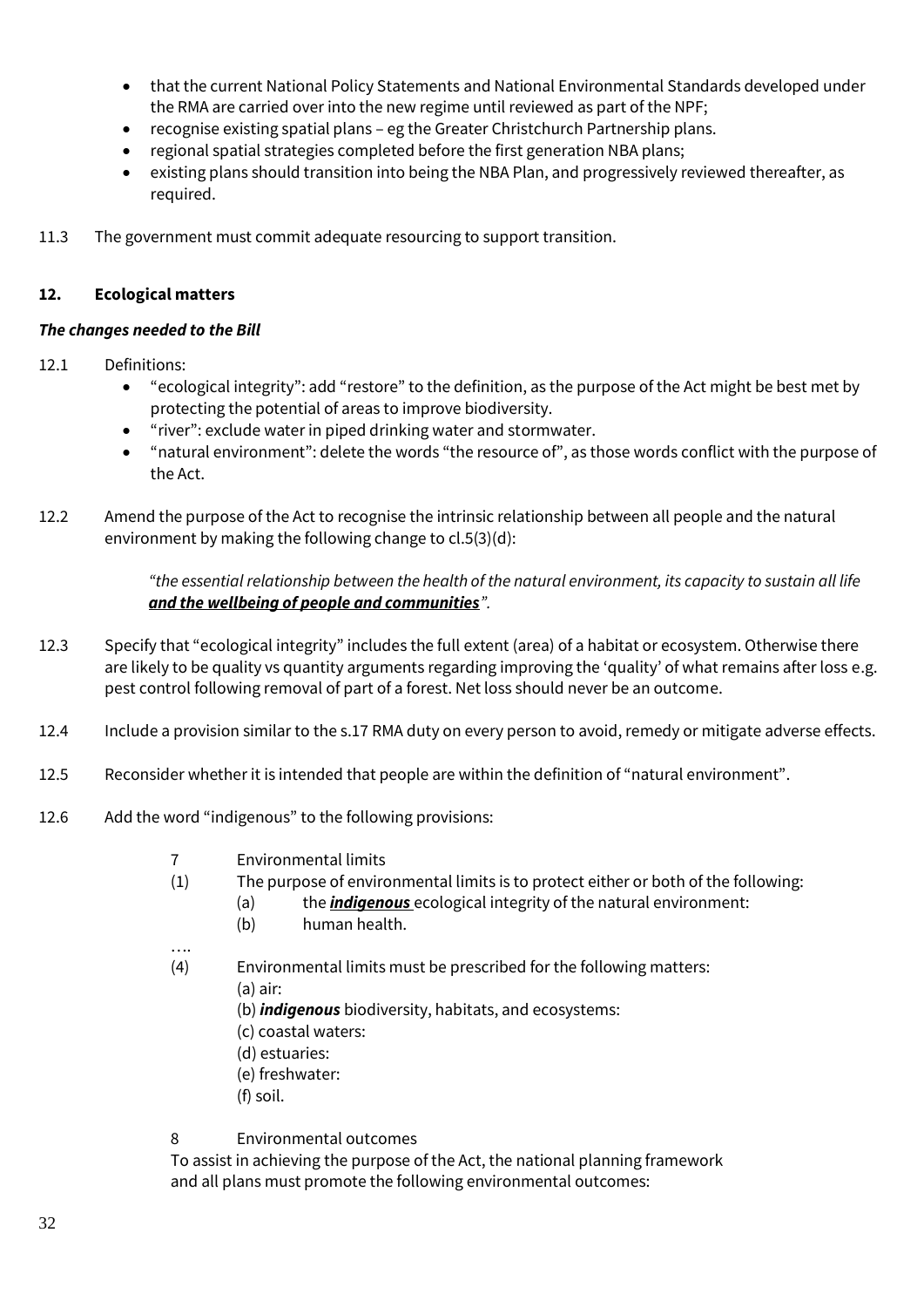…. (b) *indigenous* ecological integrity is protected, restored, or improved:

# *Explanation*

- 12.7 The definition of "natural environment" describes the natural elements as "resources". This implies they are a resource to be used. This is contrary to the principle of enabling Te Oranga o te Taiao to be upheld.
- 12.8 The proposed definition of "*natural environment*" includes people, as it includes organisms. That means that there will be confusion and uncertainty where provisions separately address the "natural environment" and "people", for example in the purpose of the Act, environmental limits, and the application of the precautionary approach. The definition of "natural environment" should clearly state whether people are included in that definition. If people are included in that definition, the NBA provisions will need to be amended if some references to the natural environment are intended to *exclude* people.
- 12.9 The Act ought to contain greater recognition of the need to retain, protect and enhance indigenous biodiversity and ecosystems of indigenous value. This is a fundamental gap in the exposure draft. The gap appears in several places:
	- (1) the definition of "natural environment" includes all natural things regardless of whether they are indigenous or exotic. This means that care is needed where provisions refer to the "natural environment", as to whether it is all aspects of that natural environmental that should be referred to.
	- (2) the use of the term "natural environment" in the Act ought to focus more on indigenous aspects of the natural environment. "Protecting and enhancing the natural environment" does not adequately differentiate between, for example, protecting indigenous biodiversity or protecting possums, wilding pines and willows.
	- (3) It is unclear whether the outcome of protecting and restoring the mana and mauri of the natural environment (cl.8(g)) promotes protecting plantation forests as equally as protecting kauri forest.
	- (4) The definition of "ecological integrity" relies on the defined term "ecosystem". The definition of "ecosystem" does not differentiate between indigenous and exotic ecosystems. The definition of how one assesses the degree of "ecological integrity" requires assessment of four criteria. There is no prioritisation between those four criteria. Only one of them refers to "indigenous" values.
	- (5) The result is that the environmental limits required by cl.7 are not required to be focused on indigenous ecological values, and that the outcome in cl.8(b) of protected, restored and improved ecological integrity could include ecosystems of little indigenous value.
	- (6) Clauses 7 and 8 do not differentiate between urban and rural environments for limits and outcomes seeking ecological integrity. As a result, there could be increased conflict regarding the impact of urban growth and development on exotic ecosystems. That conflict should be avoided.

# **13. Amend the definition of the "Precautionary approach"**

- 13.1 Include "*protection from natural hazard and climate change risks for people and the built environment*" in the definition of "*precautionary approach*": this is consistent with our submission that natural hazards and climate change be included in environmental limits.
- 13.2 Our experience in Christchurch is that the precautionary approach under the RMA has failed our communities. Scientific uncertainty regarding effects on groundwater did not stop consenting for massive nitrate loads used for dairying north of the Waimakariri River. That nitrate contamination is now in groundwater making its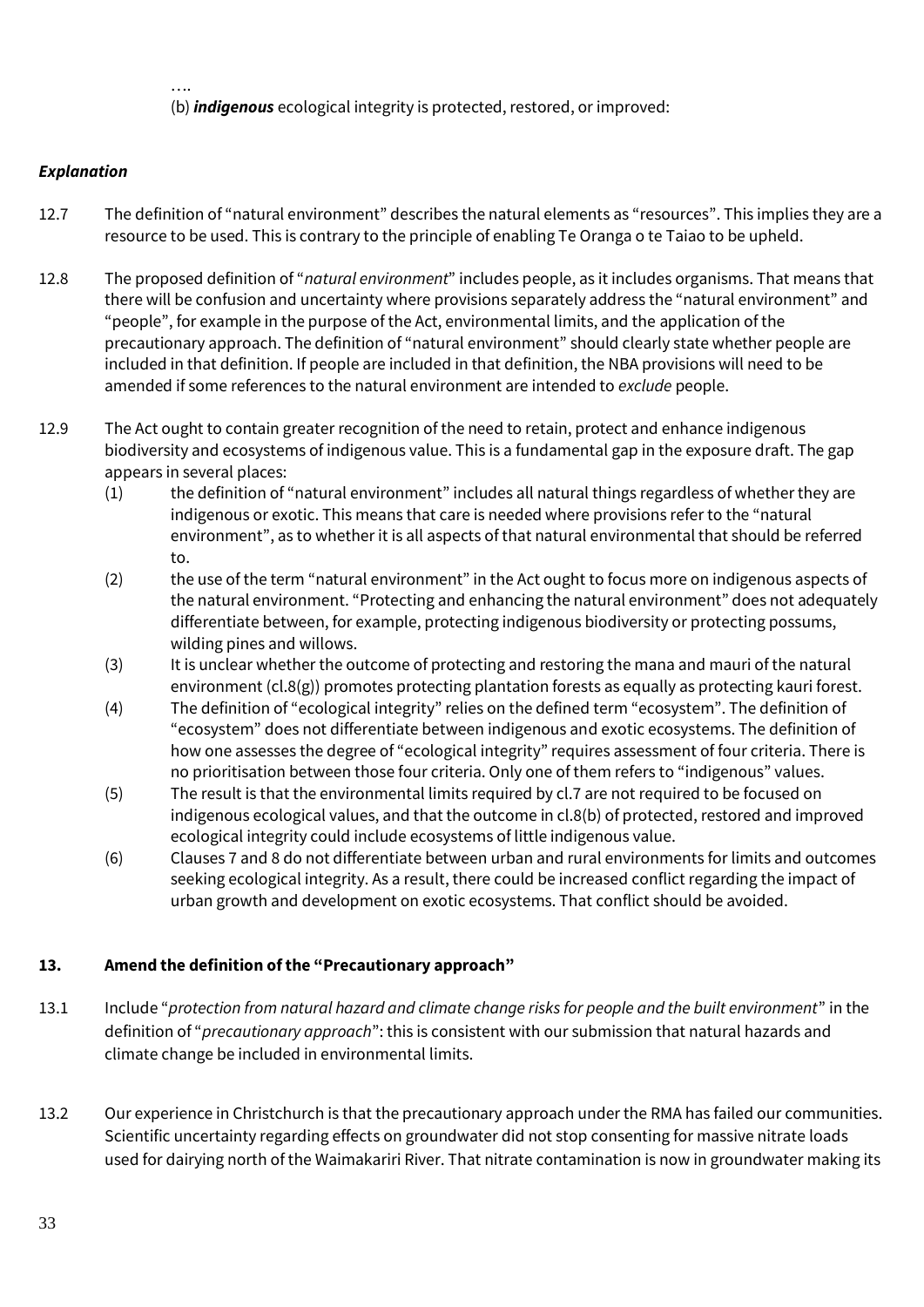way into the pristine Christchurch groundwater drinking water supply. The precautionary approach needs to be strongly secured in the Act and required of all decision makers.

# **14 Proposed track changes to address the above submissions**

- 14.1 Attached to this submission is a proposed track change version of the exposure draft that addresses each of the above submission points, where possible in the time available.
- 14.2 Some of the changes proposed above could not be drafted with the information currently available and time available for this submission. They require more work between central and local government. Council staff will be available at any time to work with Ministry staff on possible provisions to address those submission points. These are:
	- 1) Planning Committee functions;
	- 2) Planning Committee and sub-committee processes and operational procedures;
	- 3) Central government engagement with councils and communities on draft NPF changes;
	- 4) Planning Committee engagement with councils and communities;
	- 5) Council functions;
	- 6) Roles of councils as submitters and/or appellants regarding NBA plans
	- 7) IHP processes;
	- 8) Specifying the circumstances in which NPF direction can be inserted in the NBA plans without further process;
	- 9) Improvement to the placeholder implementation principles;
	- 10) Government funding for Community Advice Centres to assist people with planning disputes;
	- 11) Whether outcome 8(p) for natural hazards and climate change should be limited to the "significant" risks of those hazards'
	- 12) Whether "promote" is an appropriate imperative for the outcomes in clause 8;
	- 13) Greater direction about the relationship and conflicts between environmental limits (clause 7), between environmental outcomes (clause 8) and between limits and outcomes;
	- 14) Recognition that environmental limits should be flexible enough to provide different levels of environmental protection for different circumstances and locations, especially in built areas;
	- 15) Provision for developments to not meet environmental limits in limited circumstances;
	- 16) Potential for environmental compensation and offsets to be used where the effects of an activity would breach environmental limits;
	- 17) Confirmation in clause 13 as to whether provisions in the NPF directing outcomes can direct improvements in natural values - provision for the NPF to require steps to achieve improvements, not just impose limits;
	- 18) Transitional provisions;
	- 19) Implementation principles;
	- 20) Clarification of whether "people" are included in the definition of "natural environment";
	- 21) Including a "duty of care" section similar to s.17 of the RMA.

#### **15 System improvements and efficiencies**

15.1 Christchurch's experience is that an Independent Hearing Panel process, coupled with a central government direction that the District Plan be simpler and require fewer resource consents, does not necessarily deliver a simpler Plan. We found that it delivered a more complex Plan. We support further system improvements and efficiencies.

#### *National direction*

15.2 Clear national direction in the NPF, including on urban form outcomes.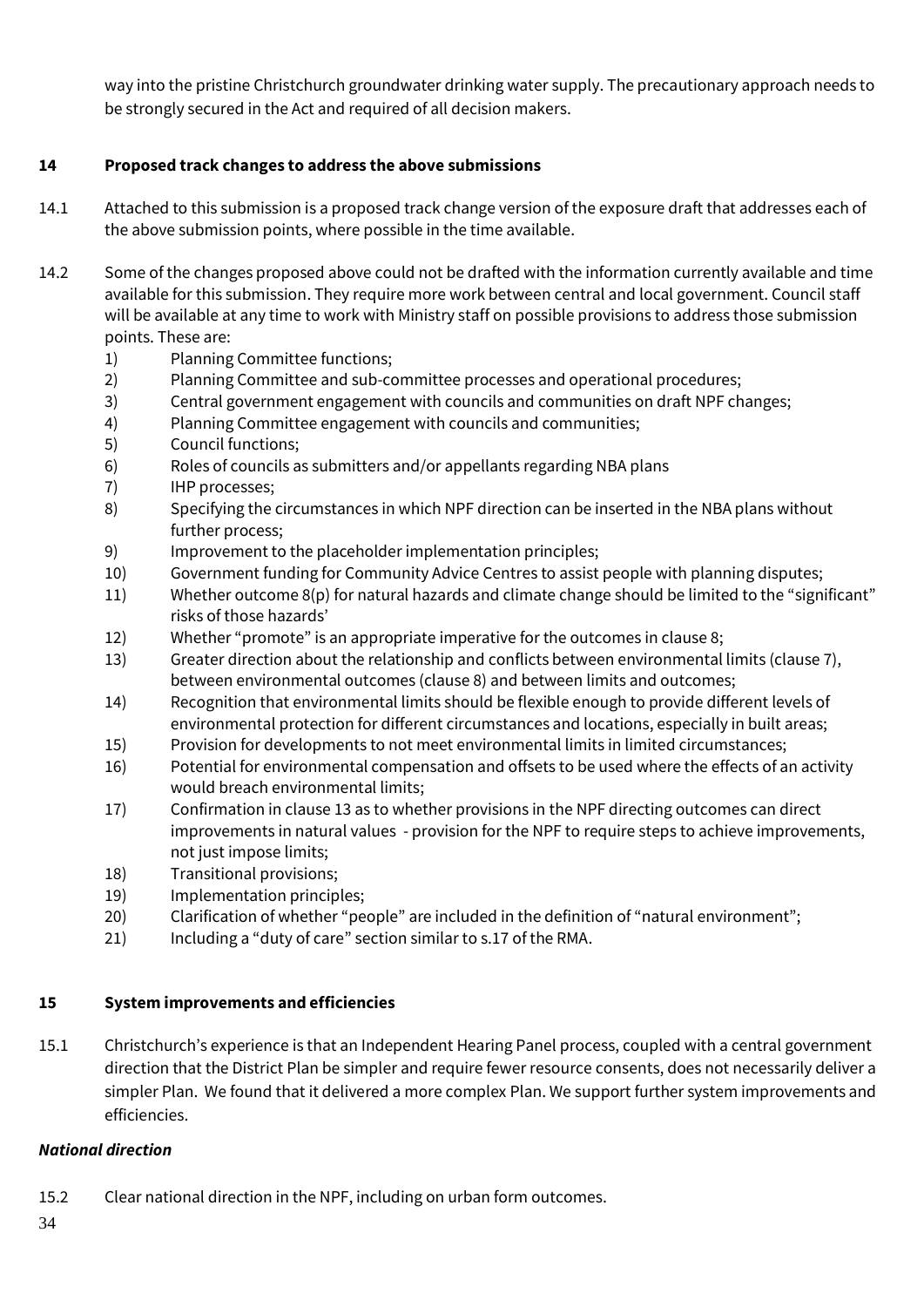15.3 A national body that provides determinations of interpretation issues about the NBA and NPF e.g. akin to the MBIE Determinations on Building Code/Building Act matters.

## *Consenting and appeals*

- 15.4 Territorial authority management of all consenting processes would improve environmental results and efficiencies.
- 15.5 A simpler process for consenting small-scale variations to existing resource consents.
- 15.6 Retain only three activity statuses for resource consent applications: permitted, consent needed, and prohibited activity.
- 15.7 If non-complying activities are retained, specifically exclude consideration of aspects of the proposal that are complying.
- 15.8 Incentivise resource consent applicants for complex activities to request notification of applications. This would speed up notification processes and improve public participation.
- 15.9 We support the NPF providing direction on permitted activity status for some activities. We have experienced that in an Order in Council for earthquake recovery deeming activities displaced by the earthquakes and construction depots to be permitted activities if particular requirements were met. This is a useful tool for improving simplicity, consistency and efficiency.
- 15.10 Provide for existing use rights to be extinguished in some circumstances, e.g. where natural hazard risks exist; and for consented activity that has been discontinued for X years to be automatically extinguished (e.g. derelict sites in Christchurch post-earthquake).
- 15.11 The Act, the NPF and NBA plans specify resource consent types that:
	- do not need to be notified or have a hearing or for which there is no right of appeal on merits;
	- only need to be notified to specified persons or groups of persons; or
	- people may only provide written comments on, with no right to be heard or appeals on merit.
- 15.12 Require the NPF to set precise directions about what activities are to be notified or non-notified, rather than leaving this to NBA plans or consenting discretion.
- 15.13 Provide for a simpler "notification" process for some types of resource consent applications: a right for specified people to make written comments in a shorter timeframe, no right to be heard, and no appeal right. We have seen that used in an Order in Council for the Burwood Resource Recovery Park to accept earthquake waste in 2011. It had significant benefits in enabling people to participate while also ensuring a prompt resolution of the resource consent process.
- 15.14 Provide for increased use of certification of technical/expert matters by professionals engaged by the applicant instead of case by case assessment by consent authorities. We have seen this in Christchurch with urban design certification by the applicant's experts for some applications.
- 15.15 The new version of s.104 of the RMA (relevant considerations for decisions on resource consent applications) needs to be specific about the prioritisation of the various factors, rather than leaving this to years of litigation to resolve.
- 15.16 Have a category of resource consent applications that do not have hearings or appeals, regardless of opposition.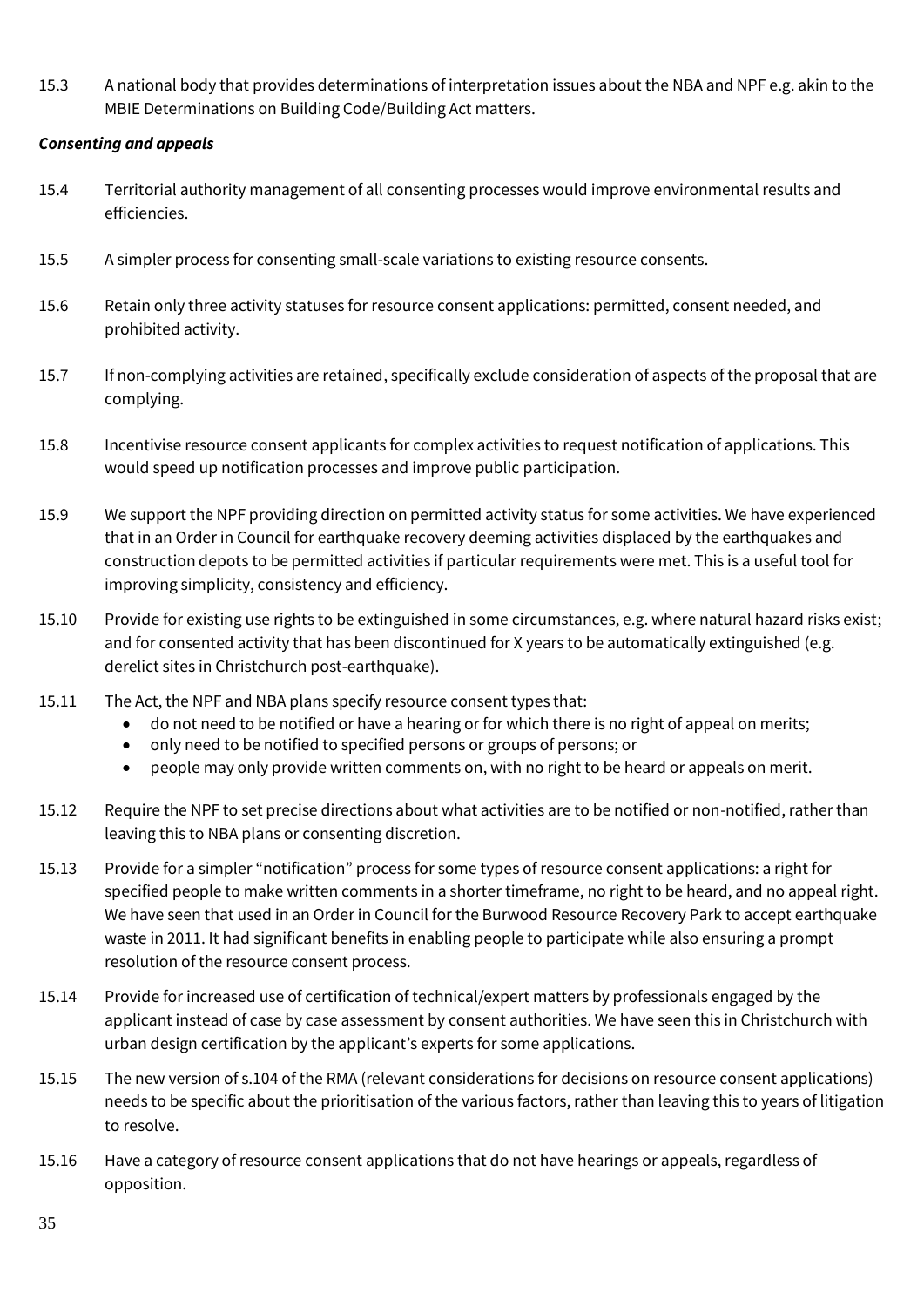- 15.17 Require proponents to obtain a certificate of compliance before engaging in some complex permitted activities. This will mitigate costs, enforcement issues and inefficiencies arising from uncertainty regarding whether some activities are permitted.
- 15.18 Removal of appeal rights for some types of consents.
- 15.19 Stronger requirements for the Environment Court to provide mediation and other alternative dispute resolution that excludes lawyers – for example, more use of judicial settlement conferences.
- 15.20 A quicker process for resolution of appeals both through alternative dispute resolution and if proceeding to a hearing.
- 15.21 If there is reduction in the right to appeal on the merits, then there needs to be a required framework for improved testing of the evidence at the Council hearing – but this should be a stronger inquisitorial approach, rather than a stronger adversarial approach.

#### *Enforcement efficiency*

- 15.22 Provision for abatement notices to be issued if there have been several excessive noise directions within x days.
- 15.23 Provision for formal warnings for minor matters as a tool that will make enforcement more efficient and proportionate and reduce costs.

#### *Other efficiencies*

- 15.24 Tools for councils to require amalgamation of titles to enable private development of greenfield land. This is currently reliant on the market and landowners.
- 15.25 Improved incentives that facilitate transition of existing houses into 2 dwellings by layout changes. In 2050, 70% of the housing stock will be housing that exists today. This means that housing supply will be greatly enhanced if there are incentives and simple processes that aid the conversion of existing housing stock. Current barriers to that conversion are in Building Act and development contribution requirements.
- 15.26 The NPF should either direct or encourage the use of templates and model processes.
- 15.27 Nationwide IT systems, e.g. for viewing NBE plans. This will improve consistency, accessibility and efficiency.
- 15.28 Standard national templates for common consent applications.
- 15.29 If the Act and the NPF require more use of permitted activity status for complex activities or activities that require extensive monitoring, require people to seek a certificate of compliance for that activity. This will ensure that activities don't commence and later find they are not permitted and will provide the consent authority an opportunity to be aware the activity is occurring and monitor the activity if required.

#### **Conclusion**

Thank you for the opportunity to provide this submission. We value the opportunity to comment on the exposure draft. The Council supports the endeavour to have an outcome focus, active planning, strong and clear national direction and environmental bottom lines. The Council is concerned that the exposure draft does not achieve the clarity sought and that it does not adequately address the importance of local democracy and local decision making of local matters.

For any clarification on points within this submission please contact Brent Pizzey at 03 9415550 or [brent.pizzey@ccc.govt.nz.](mailto:brent.pizzey@ccc.govt.nz)